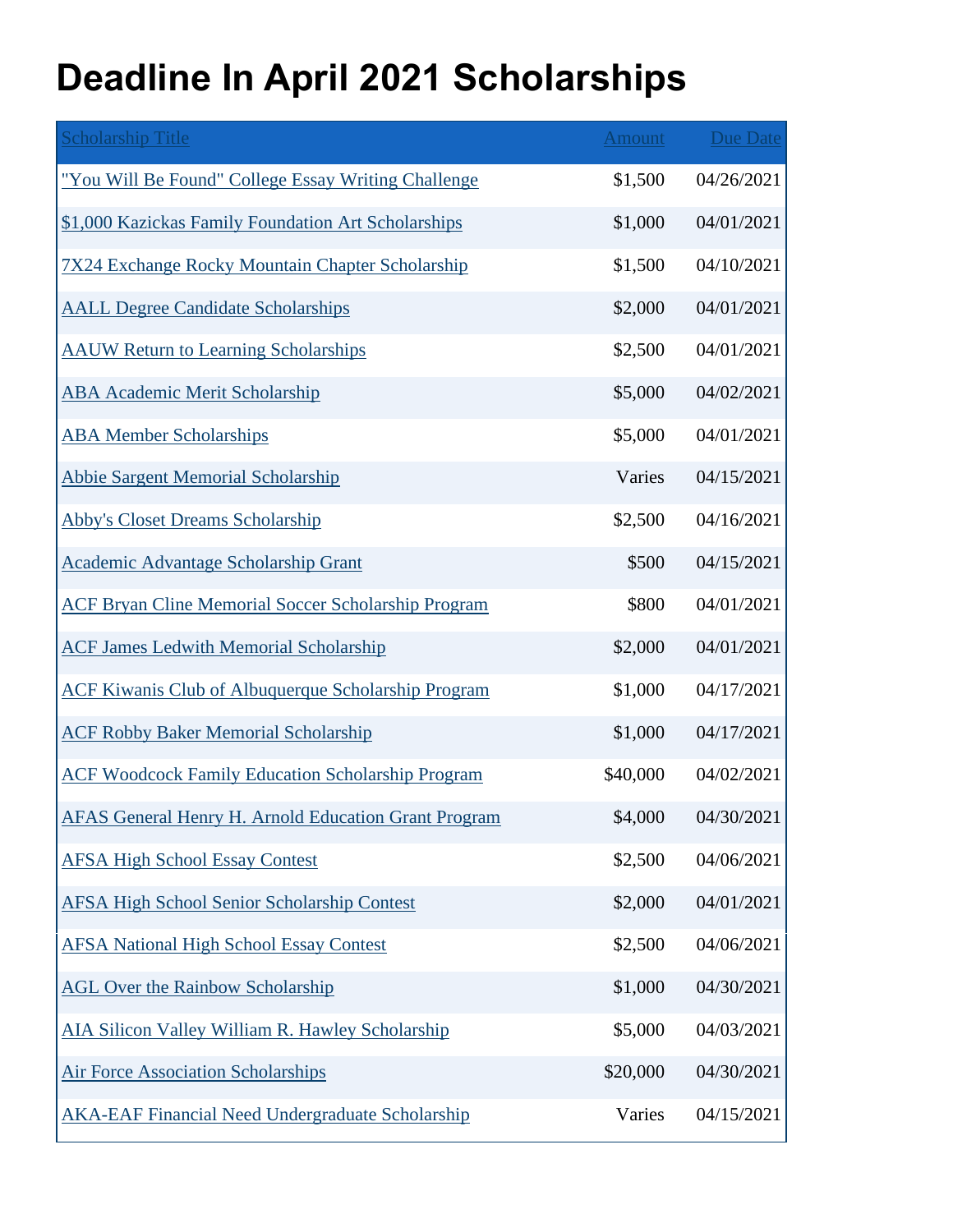| <b>Scholarship Title</b>                                           | <b>Amount</b> | <b>Due Date</b> |
|--------------------------------------------------------------------|---------------|-----------------|
| <b>Alan Lucas Educational Scholarships</b>                         | \$1,500       | 04/01/2021      |
| <b>Albanian Community Scholarship</b>                              | \$500         | 04/29/2021      |
| <b>Alfred State Transfer Student Scholarship</b>                   | \$2,000       | 04/01/2021      |
| <b>ALISE Research Grant Competition</b>                            | \$5,000       | 04/15/2021      |
| <b>Allegra Ford Thomas Scholarship</b>                             | \$5,000       | 04/05/2021      |
| <b>Allied Health Scholarship</b>                                   | Varies        | 04/30/2021      |
| Alpha Gamma Rho Educational Foundation Scholarships                | Varies        | 04/30/2021      |
| Alpha Gamma Rho Horticulture Scholarship                           | \$1,000       | 04/30/2021      |
| Alpha Gamma Rho Undergraduate Achievement Award                    | \$1,000       | 04/30/2021      |
| Also-Known-As Adoptee Excellence Scholarship                       | \$1,500       | 04/30/2021      |
| <b>American Atheists Scholarships</b>                              | \$1,000       | 04/15/2021      |
| <b>American Baptist Financial Aid Program</b>                      | Varies        | 04/30/2021      |
| American Legion Legacy Scholarship Program                         | Varies        | 04/15/2021      |
| Amos & Edith Wallace Scholarship                                   | \$1,000       | 04/12/2021      |
| <b>AMTIE Scholarships</b>                                          | Varies        | 04/01/2021      |
| <b>Andy Triplett Memorial Balanced Man Scholarship</b>             | \$1,500       | 04/16/2021      |
| <b>Ann Crawford Alexander Memorial Scholarship</b>                 | \$1,000       | 04/01/2021      |
| Anna N. Dosen Serbian Educational Fund                             | \$3,000       | 04/15/2021      |
| <b>Antioch Garden Club Community Scholarship</b>                   | \$1,000       | 04/30/2021      |
| <b>APA Judith McManus Price Scholarship</b>                        | Varies        | 04/30/2021      |
| <b>Appaloosa Youth Foundation Continuing Education Scholarship</b> | \$2,000       | 04/30/2021      |
| <b>Appaloosa Youth Foundation Territory Scholarship</b>            | \$2,000       | 04/30/2021      |
| Arc of Cape Cod Edward & Lorraine ONeill Scholarship               | Varies        | 04/05/2021      |
| <b>ASID Legacy Scholarship for Graduate Students</b>               | \$4,000       | 04/15/2021      |
| <b>ASID Legacy Scholarship for Undergraduates</b>                  | \$4,000       | 04/15/2021      |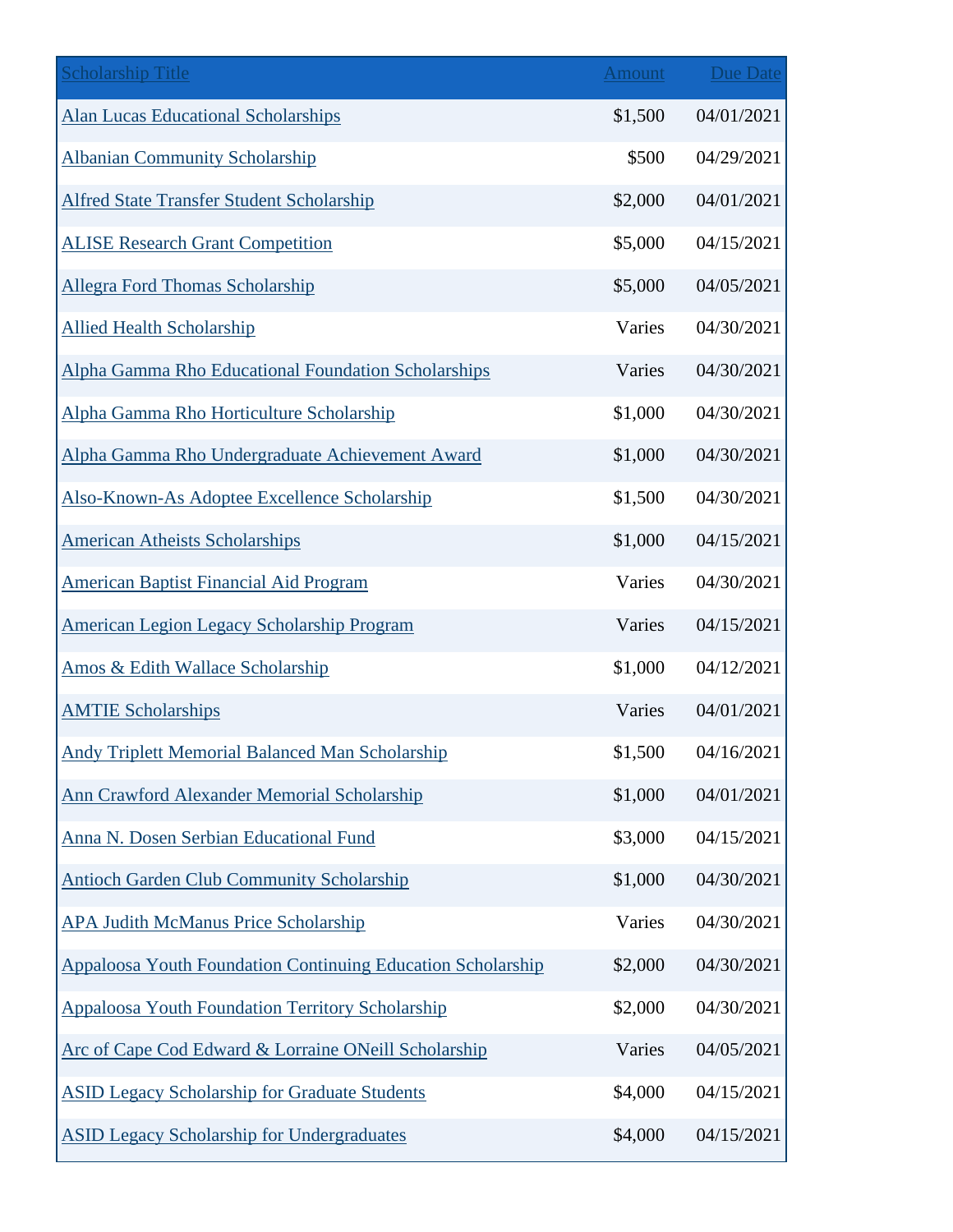| <b>Scholarship Title</b>                                                          | <b>Amount</b> | <b>Due Date</b> |
|-----------------------------------------------------------------------------------|---------------|-----------------|
| <b>Asparagus Club Scholarship</b>                                                 | \$8,000       | 04/20/2021      |
| <b>Association of Women Contractors Scholarship</b>                               | \$2,000       | 04/30/2021      |
| Audria M. Edwards Scholarship Fund                                                | Varies        | 04/01/2021      |
| <b>Austin McWhite Foundation Scholarship</b>                                      | \$4,000       | 04/05/2021      |
| <b>Automotive Aftermarket Scholarships</b>                                        | \$5,000       | 04/30/2021      |
| <b>Bags of Love Foundation Scholarship</b>                                        | \$1,000       | 04/30/2021      |
| <b>Balkhi Foundation Higher Education Scholarship</b>                             | \$1,000       | 04/15/2021      |
| Barbara G. Laurie Scholarship Program                                             | Varies        | 04/22/2021      |
| <b>BBB Students of Integrity Scholarship</b>                                      | \$2,500       | 04/03/2021      |
| Belfer-Aptman Scholars Award for Dissertation Research                            | \$3,500       | 04/25/2021      |
| <b>Beth Carew Memorial Scholarship Program</b>                                    | Varies        | 04/14/2021      |
| <b>Bill Countryman Scholarship</b>                                                | Varies        | 04/01/2021      |
| <b>Bill H. James Foundation for Aspiring African American</b><br><b>Engineers</b> | Varies        | 04/30/2021      |
| <b>Bird Dog Foundation Annual College Scholarship Essay Contest</b>               | \$2,000       | 04/15/2021      |
| <b>BMI Founders Internship for Radio Broadcasting</b>                             | Varies        | 04/02/2021      |
| <b>BPW Alice Mahone Scholarship</b>                                               | \$2,000       | 04/17/2021      |
| Bradford-Sullivan Forest Landowners' Association Scholarship                      | \$1,000       | 04/01/2021      |
| <b>Brent Strohmeyer Memorial Foundation Scholarship</b>                           | \$400         | 04/15/2021      |
| <b>Brian Pearson Memorial Scholarship</b>                                         | \$1,000       | 04/06/2021      |
| <b>Bristol-Myers Squibb Scholarship for Cancer Survivors</b>                      | \$10,000      | 04/23/2021      |
| <b>Brooke Ashton Parker Scholarship</b>                                           | \$2,500       | 04/13/2021      |
| <b>Brown and Caldwell Minority Scholarship</b>                                    | \$5,000       | 04/15/2021      |
| Brown and Caldwell Women in Leadership Scholarship                                | \$5,000       | 04/15/2021      |
| <b>BSU Letterman Telecommunications Scholarship</b>                               | \$10,000      | 04/10/2021      |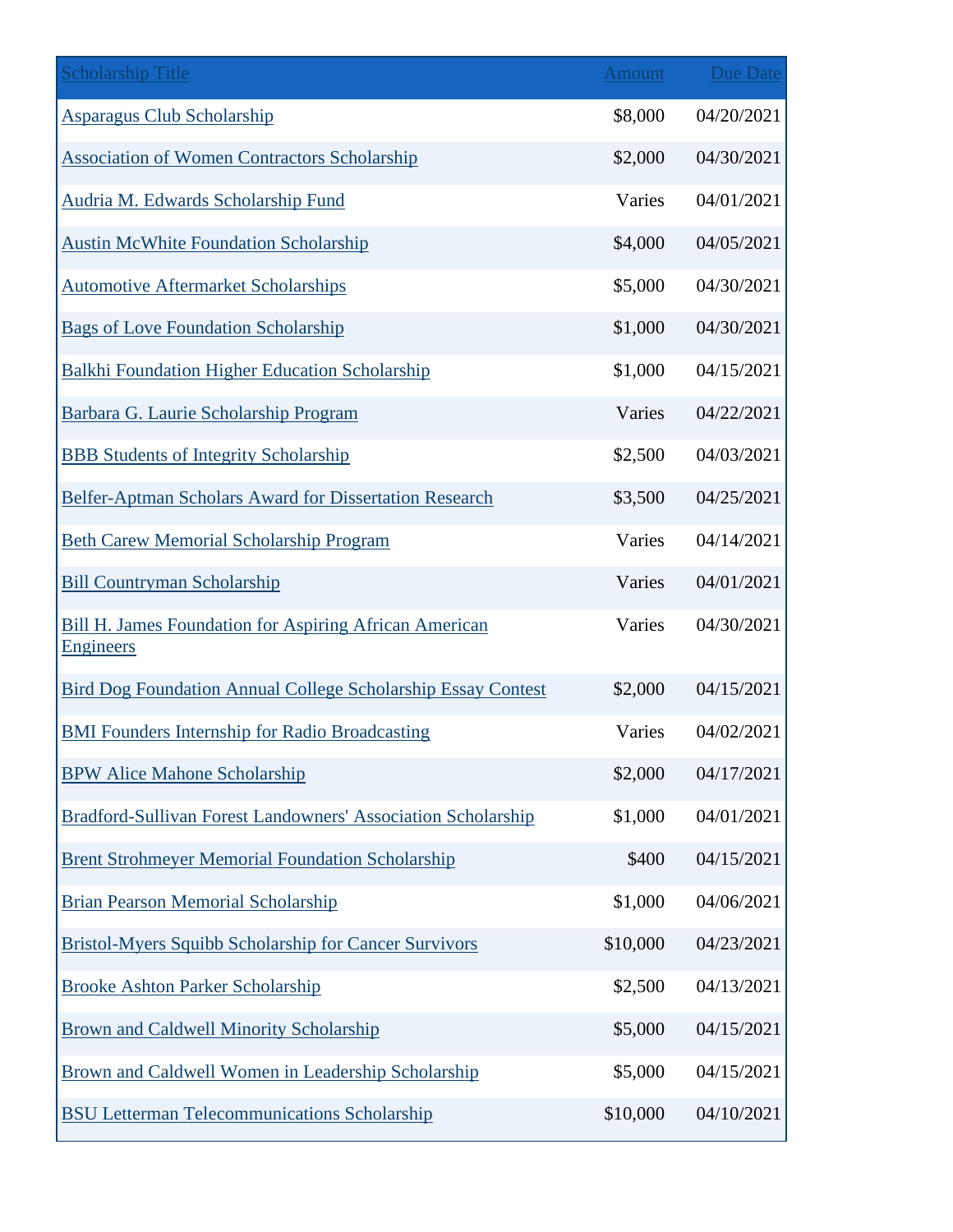| <b>Scholarship Title</b>                                                       | <b>Amount</b> | <b>Due Date</b> |
|--------------------------------------------------------------------------------|---------------|-----------------|
| <b>Builders League of South Jersey Scholarship Foundation</b>                  | \$5,000       | 04/24/2021      |
| <b>Byham's Insurance Services Scholarships</b>                                 | \$750         | 04/20/2021      |
| Candlelighters For Children With Cancer Continuing Education<br>Scholarship    | \$2,500       | 04/01/2021      |
| Carl F. Scott Scholarship Fund for Tucumcari Lodge No. 27                      | Varies        | 04/02/2021      |
| <b>Carl Tapp Technician Scholarship</b>                                        | \$7,500       | 04/30/2021      |
| <b>Caroline Kark Award</b>                                                     | Varies        | 04/15/2021      |
| <b>Carson Trey Styron Foundation Community Scholarship</b>                     | Varies        | 04/30/2021      |
| <b>Cathay Bank Foundation Scholarship Program</b>                              | \$1,000       | 04/02/2021      |
| <b>CBC Spouses Education Scholarship</b>                                       | Varies        | 04/30/2021      |
| <b>CBC Spouses Performing Arts Scholarship</b>                                 | \$3,000       | 04/30/2021      |
| <b>CBC Spouses Visual Arts Scholarship</b>                                     | \$3,000       | 04/30/2021      |
| <b>CBF At-Large Leadership Scholarship</b>                                     | \$4,000       | 04/24/2021      |
| <b>CCU</b> Athletics Scholarship                                               | Varies        | 04/01/2021      |
| <b>CEFS Economic Opportunity Corporation CSBG Scholarship</b>                  | Varies        | 04/01/2021      |
| <b>CEFS Economic Opportunity Corporation's CSBG Scholarships</b>               | Varies        | 04/01/2021      |
| <b>CEJC/Bill Dull Scholarship</b>                                              | Varies        | 04/24/2021      |
| Celebrate The West High School Art Competition                                 | \$1,500       | 04/30/2021      |
| Centene Institute Anti-Vaping Scholarship                                      | \$5,000       | 04/16/2021      |
| Central California Asian Pacific Women Scholarship                             | Varies        | 04/30/2021      |
| <b>Chad Stovall Memorial Scholarship</b>                                       | Varies        | 04/15/2021      |
| <b>Charles Shelton Veterinarian Medicine/Technology Scholarship</b>            | \$2,000       | 04/15/2021      |
| Chicago Coalition for the Homeless Scholarship                                 | \$2,500       | 04/15/2021      |
| <b>Chicago Engineers Foundation Awards for Graduating HS</b><br><b>Seniors</b> | \$1,000       | 04/15/2021      |
| <b>Chicago Engineers' Foundation Incentive Award</b>                           | \$1,000       | 04/01/2021      |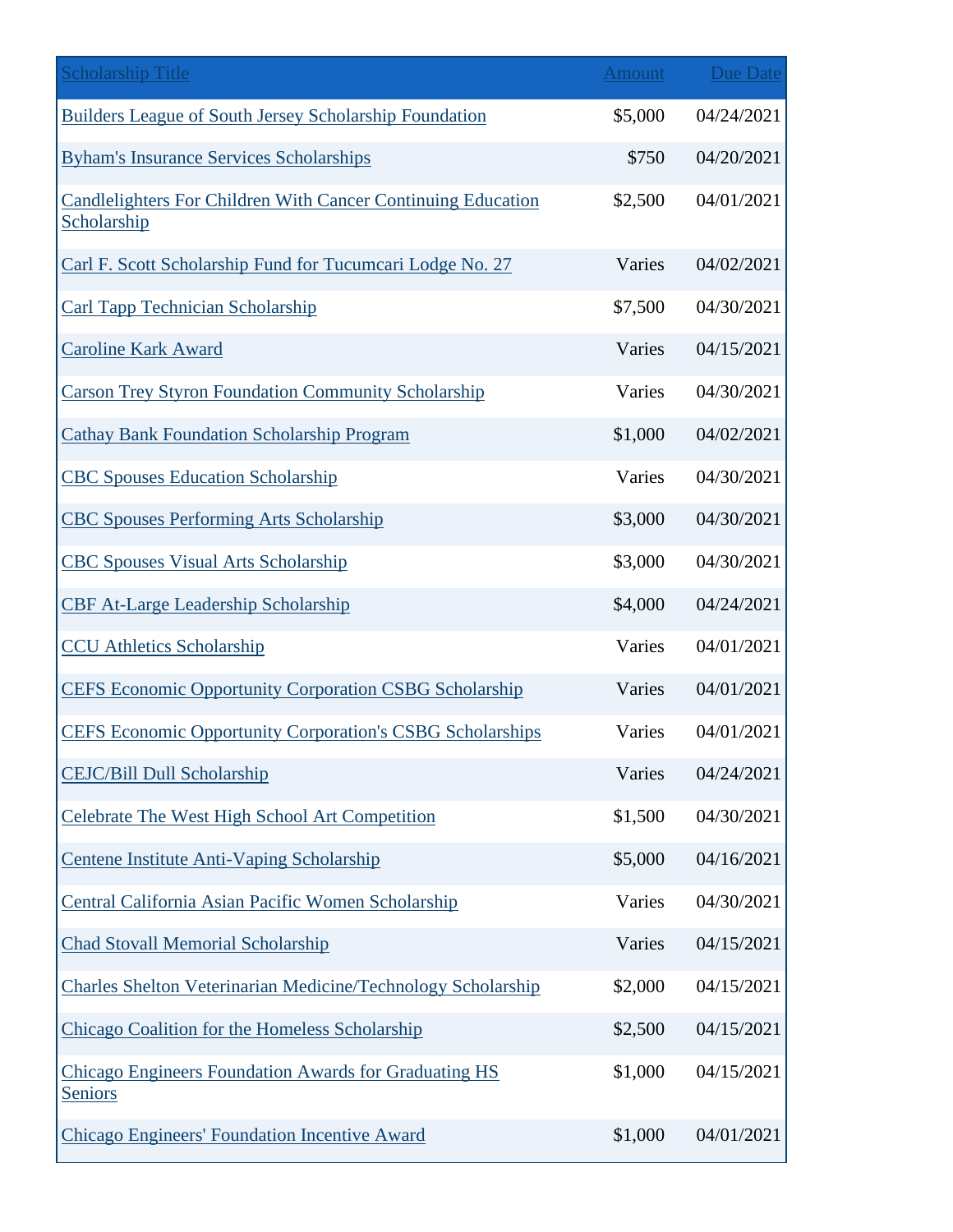| <b>Scholarship Title</b>                                                                        | <b>Amount</b> | <b>Due Date</b> |
|-------------------------------------------------------------------------------------------------|---------------|-----------------|
| Chicago Metropolitan High School Scholarship                                                    | \$3,000       | 04/30/2021      |
| Chicago Police and Firefighter Training Academy Scholarship                                     | Varies        | 04/03/2021      |
| ChiroHealthUSA Foxworth Family Scholarship                                                      | \$15,000      | 04/30/2021      |
| <b>Chris Andersen WomenLead Scholarship</b>                                                     | \$3,000       | 04/30/2021      |
| <b>Christa McAuliffe Scholarship</b>                                                            | \$500         | 04/01/2021      |
| <b>Chuck Peacock Memorial Scholarship</b>                                                       | \$1,000       | 04/01/2021      |
| Church of the Brethren Nursing Scholarships                                                     | \$2,000       | 04/01/2021      |
| <b>CIC/Anna Chennault Scholarship</b>                                                           | \$5,000       | 04/21/2021      |
| CLA Scholarship for Minority Students in Memory of Edna<br>Yelland                              | \$2,500       | 04/12/2021      |
| <b>Collabera STEM Scholarship</b>                                                               | \$2,500       | 04/30/2021      |
| <b>Connecticut Society of Professional Journalists Foundation</b><br><b>College Scholarship</b> | \$2,500       | 04/01/2021      |
| <b>Corinne Licostie Family Foundation Scholarship</b>                                           | \$500         | 04/15/2021      |
| <b>CPA Endowment Fund of Illinois</b>                                                           | Varies        | 04/01/2021      |
| Craig D. Butler Scholarship                                                                     | \$2,000       | 04/16/2021      |
| <b>Crawford Heritage Community Foundation Scholarships</b>                                      | Varies        | 04/01/2021      |
| <b>Credit Union of Colorado Foundation</b>                                                      | \$5,000       | 04/15/2021      |
| <b>Crossword Hobbyist Scholarship</b>                                                           | \$1,000       | 04/30/2021      |
| <b>Cuidado Casero Foundation Nursing Scholarship</b>                                            | \$5,000       | 04/30/2021      |
| <b>Curtis E. Huntington Memorial Scholarship</b>                                                | \$3,000       | 04/01/2021      |
| Dan & Marie Archer Scholarship                                                                  | \$250         | 04/04/2021      |
| David Armanasco Scholarship                                                                     | \$2,500       | 04/01/2021      |
| David Arver Memorial Scholarship                                                                | \$1,000       | 04/01/2021      |
| <b>Davis Memorial Scholarship</b>                                                               | \$5,000       | 04/10/2021      |
| Davis-Putter Scholarship                                                                        | \$15,000      | 04/01/2021      |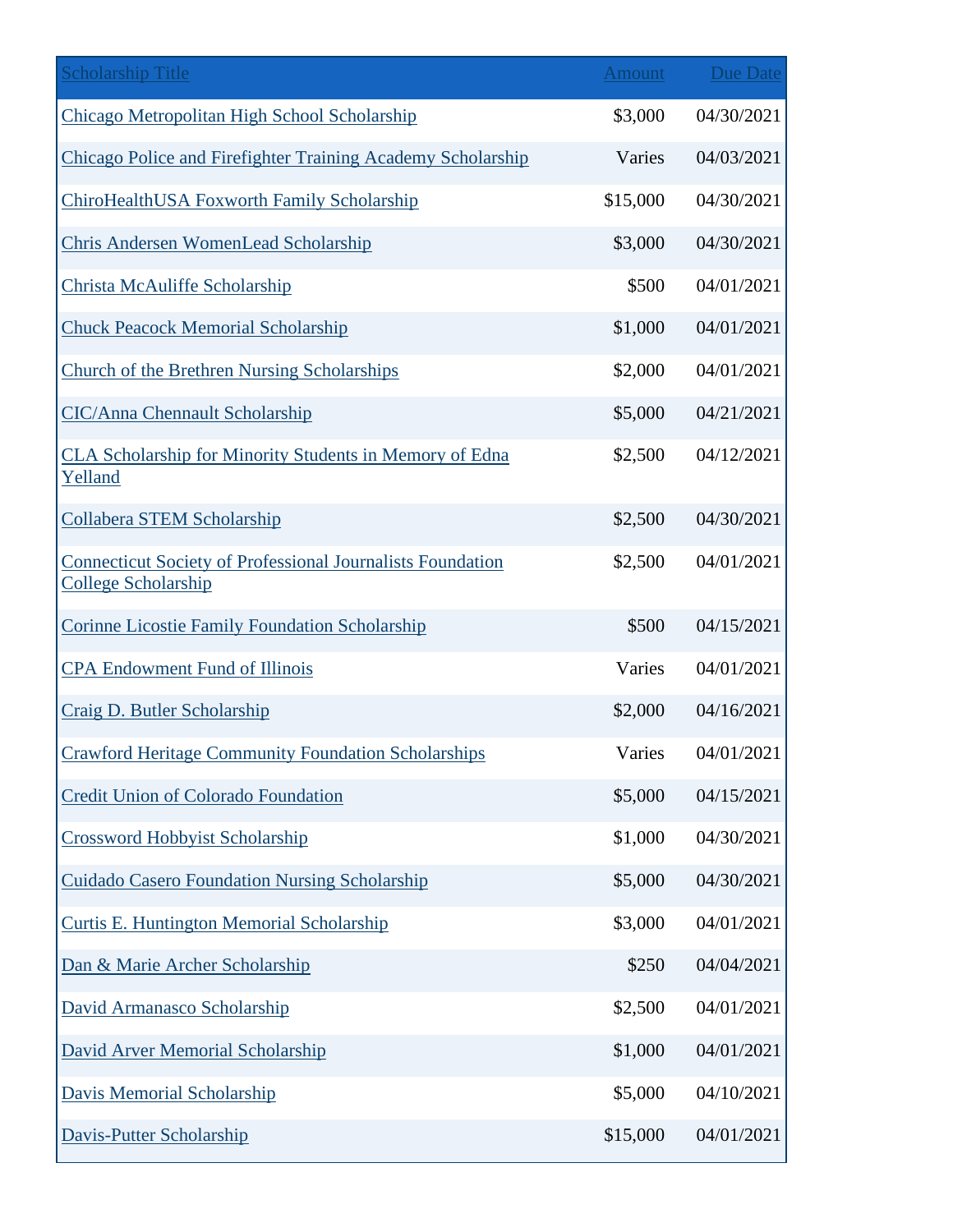| <b>Scholarship Title</b>                                          | <b>Amount</b> | Due Date   |
|-------------------------------------------------------------------|---------------|------------|
| <b>DBMG</b> Scholarship                                           | \$5,000       | 04/15/2021 |
| <b>DCA College Scholarship Program</b>                            | \$2,000       | 04/09/2021 |
| <b>DCNU Scholarship Program</b>                                   | \$1,000       | 04/29/2021 |
| <b>Dedman Essay Competition</b>                                   | \$1,500       | 04/25/2021 |
| Delaware Solid Waste Authority John P. "Pat" Healy<br>Scholarship | \$2,500       | 04/30/2021 |
| Dollars 4 Tic Scholars Tourette Syndrome Scholarship              | \$1,000       | 04/15/2021 |
| <b>Donna Easter Student Ethics Awards</b>                         | \$7,500       | 04/17/2021 |
| Dr. Benjamin C Blackburn Scholarship                              | \$3,000       | 04/10/2021 |
| Dr. James Earl Massey Intercultural Leadership Scholarship        | \$16,000      | 04/25/2021 |
| Dr. W. Wesley Eckenfelder Scholarship                             | \$5,000       | 04/15/2021 |
| <b>Drew Swan Sibling Scholarship</b>                              | Varies        | 04/23/2021 |
| Druid Hills Golf Club Foundations Wayne Reynolds<br>Scholarship   | \$12,000      | 04/24/2021 |
| Dunkin' Donuts Philadelphia Regional Scholarship Program          | \$2,000       | 04/15/2021 |
| Dymond Shantyl Dantzler Legacy Scholarship                        | \$1,000       | 04/30/2021 |
| E. Anne Spitzer, MD Memorial Scholarship                          | Varies        | 04/30/2021 |
| <b>East Kings County Alumnae Chapter Scholarship</b>              | \$2,500       | 04/03/2021 |
| <b>Eckenfelder Scholarship</b>                                    | \$5,000       | 04/15/2021 |
| <b>Edward E. Carlson Student Leadership Award</b>                 | \$2,500       | 04/13/2021 |
| <b>EFWA Scholarships</b>                                          | \$4,000       | 04/30/2021 |
| <b>Ehrlich Rominger Scholarship</b>                               | \$5,000       | 04/04/2021 |
| <b>Emerson Memorial Scholarship</b>                               | \$1,000       | 04/01/2021 |
| Emily M. Hewitt & Stephen Stocking Memorial Scholarships          | \$2,500       | 04/15/2021 |
| Emma Nylen Charitable Trust Scholarship Program                   | Varies        | 04/23/2021 |
| <b>Empower Her Scholarship</b>                                    | \$1,000       | 04/01/2021 |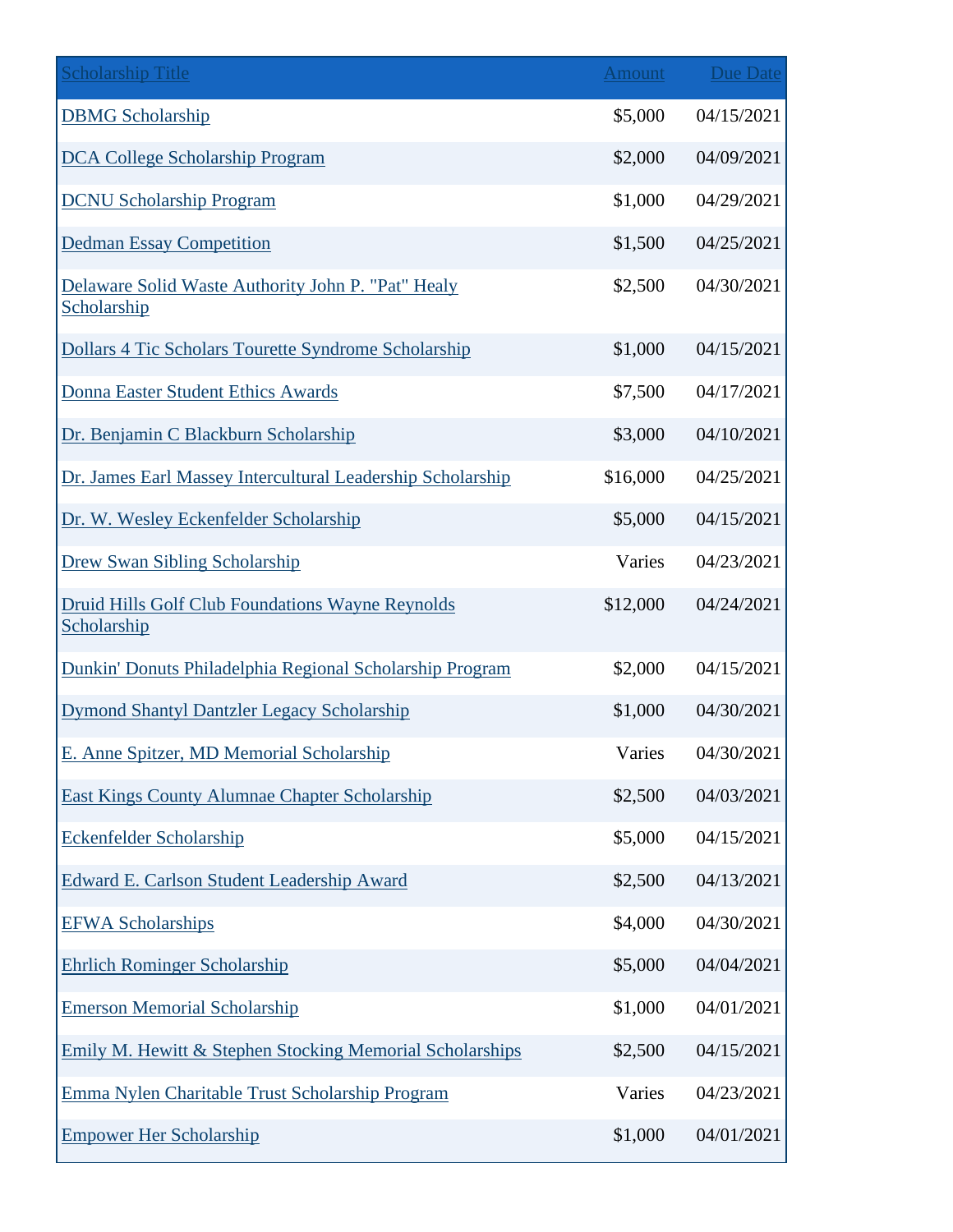| <b>Scholarship Title</b>                                                                    | Amount   | <b>Due Date</b> |
|---------------------------------------------------------------------------------------------|----------|-----------------|
| <b>EPOC Environmental Scholarship Fund</b>                                                  | Varies   | 04/30/2021      |
| Erika Knode Memorial Scholarship                                                            | \$3,000  | 04/17/2021      |
| <b>Erskine College Music Scholarships</b>                                                   | Varies   | 04/05/2021      |
| <b>ESET Women in Cyber Technology Scholarship</b>                                           | \$5,000  | 04/15/2021      |
| Eula Mae Jett Scholarship Program                                                           | \$2,000  | 04/01/2021      |
| <b>EWNJ Graduate Merit Award Program</b>                                                    | Varies   | 04/19/2021      |
| <b>Extraordinary Scholarship</b>                                                            | \$1,000  | 04/30/2021      |
| ExxonMobil/LNESC Scholarship                                                                | \$20,000 | 04/15/2021      |
| <b>First Responders Children's Foundation General Scholarship</b>                           | \$6,250  | 04/15/2021      |
| <b>Flip Foundation Scholarship</b>                                                          | Varies   | 04/04/2021      |
| Florida Green Building Coaltion Scholarship                                                 | \$1,000  | 04/14/2021      |
| Floyd E. McDonald Scholarship                                                               | \$1,000  | 04/01/2021      |
| Folsom Garden Club Scholarship                                                              | \$2,500  | 04/15/2021      |
| For A Bright Future Global Scholarship Program                                              | \$10,000 | 04/01/2021      |
| Foundation 649 Scholarship                                                                  | \$2,000  | 04/01/2021      |
| <b>Frank O'Bannon Grant Program</b>                                                         | Varies   | 04/15/2021      |
| Frederic Jueneman Newark Arts Council Music Scholarship                                     | \$500    | 04/20/2021      |
| Friends of Moraine Hills State Park Scholarship in<br><b>Environmental Studies</b>          | \$1,000  | 04/12/2021      |
| Fulgham-Fulghum National Family Foundation, Inc.<br>Scholarship                             | \$1,000  | 04/15/2021      |
| George A. Strait Minority Scholarship                                                       | Varies   | 04/01/2021      |
| Georgia Association of Environmental Professionals 2020<br><b>Environmental Scholarship</b> | \$1,000  | 04/01/2021      |
| Gerald W. & Edith F. Wallace Scholarship                                                    | Varies   | 04/01/2021      |
| <b>Gideon Klein Award</b>                                                                   | \$5,000  | 04/16/2021      |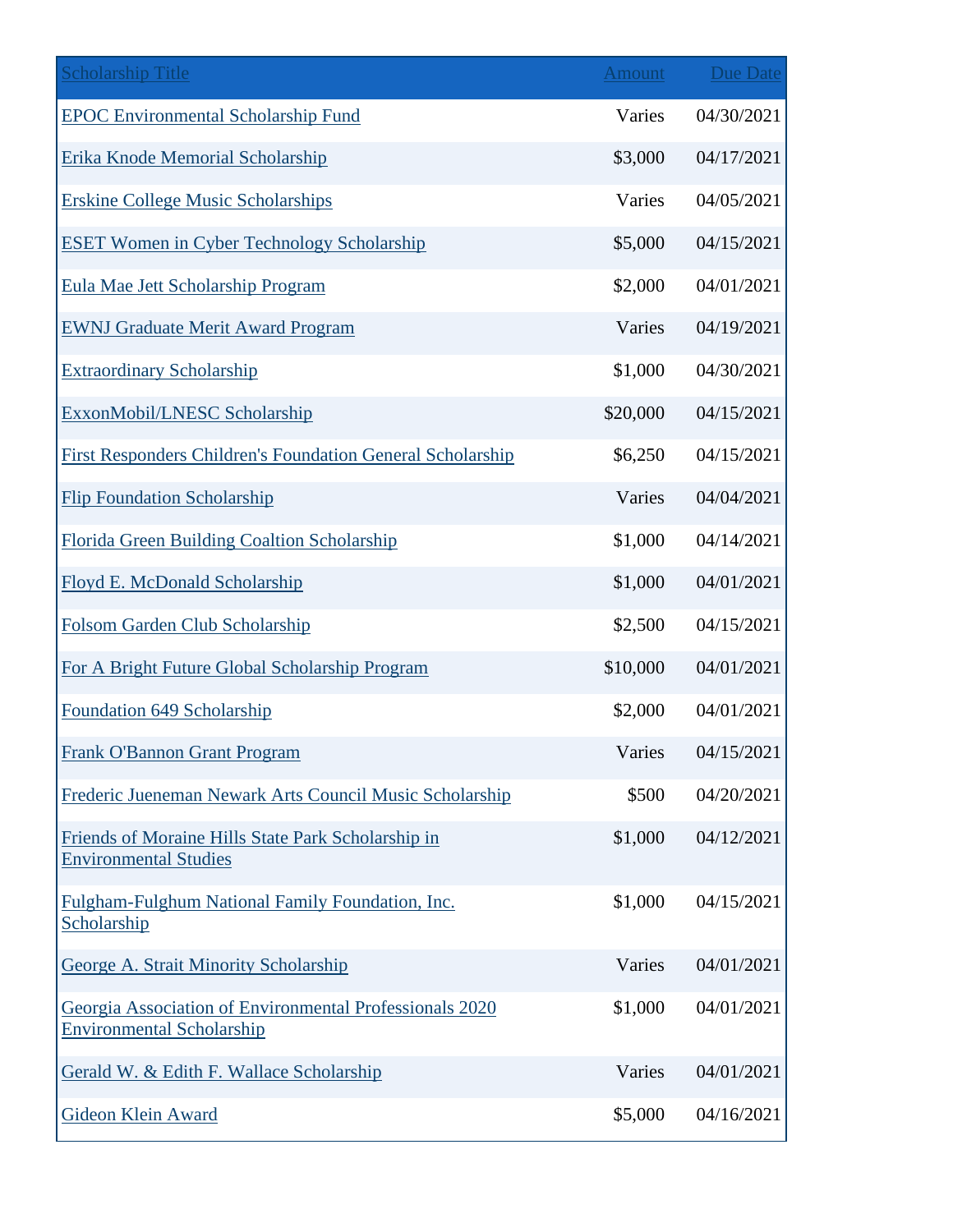| <b>Scholarship Title</b>                                                                          | <b>Amount</b> | Due Date   |
|---------------------------------------------------------------------------------------------------|---------------|------------|
| <b>GITA EnerGIS GIS Scholarship</b>                                                               | \$2,000       | 04/01/2021 |
| <b>Gloria Barron Prize for Young Heroes</b>                                                       | Varies        | 04/15/2021 |
| Gloria Barron Wilderness Society Scholarship                                                      | \$10,000      | 04/24/2021 |
| Governor Guinn Millennium Scholarship Program                                                     | \$5,000       | 04/23/2021 |
| <b>GRCF Aim High Jerry Clay Scholarship</b>                                                       | Varies        | 04/01/2021 |
| <b>GRCF Armando "Frank" Quaglia Veteran's Scholarship</b>                                         | Varies        | 04/01/2021 |
| <b>GRCF Carolyn Gallmeyer Scholarship</b>                                                         | Varies        | 04/01/2021 |
| <b>GRCF Darooge Family Scholarship</b>                                                            | Varies        | 04/01/2021 |
| GRCF Dave & Laurie Russell Family Scholarship for Habitat<br>for Humanity of Kent County Families | Varies        | 04/01/2021 |
| <b>GRCF Donald &amp; Florence Hunting Scholarship</b>                                             | Varies        | 04/01/2021 |
| <b>GRCF Dorothy B. &amp; Charles E. Thomas Scholarship</b>                                        | Varies        | 04/01/2021 |
| GRCF Dr. Noyes L. Avery, Jr. & Ann E. Avery Scholarship                                           | Varies        | 04/01/2021 |
| <b>GRCF Economic Club Business Study Abroad Scholarship</b>                                       | Varies        | 04/01/2021 |
| <b>GRCF Gerald M. Crane Music Award Scholarship</b>                                               | Varies        | 04/01/2021 |
| <b>GRCF Geraldine Geistert Boss Scholarship</b>                                                   | Varies        | 04/01/2021 |
| <b>GRCF Grand Rapids University Prep Founders' Scholarship</b>                                    | Varies        | 04/01/2021 |
| <b>GRCF Jack Family Scholarship</b>                                                               | Varies        | 04/01/2021 |
| <b>GRCF Josephine Ringold Scholarship</b>                                                         | Varies        | 04/01/2021 |
| <b>GRCF Margery J. Seeger Scholarship</b>                                                         | Varies        | 04/01/2021 |
| <b>GRCF NAIFA West Michigan Scholarship</b>                                                       | Varies        | 04/01/2021 |
| <b>GRCF Orrie &amp; Dorothy Cassada Scholarship</b>                                               | Varies        | 04/01/2021 |
| <b>GRCF Reach for Your Goal Scholarship</b>                                                       | Varies        | 04/01/2021 |
| GRCF Robert L. & Hilda Treasure Mitchell Scholarship                                              | Varies        | 04/01/2021 |
| <b>GRCF Ronald T. Smith Family Scholarship</b>                                                    | Varies        | 04/01/2021 |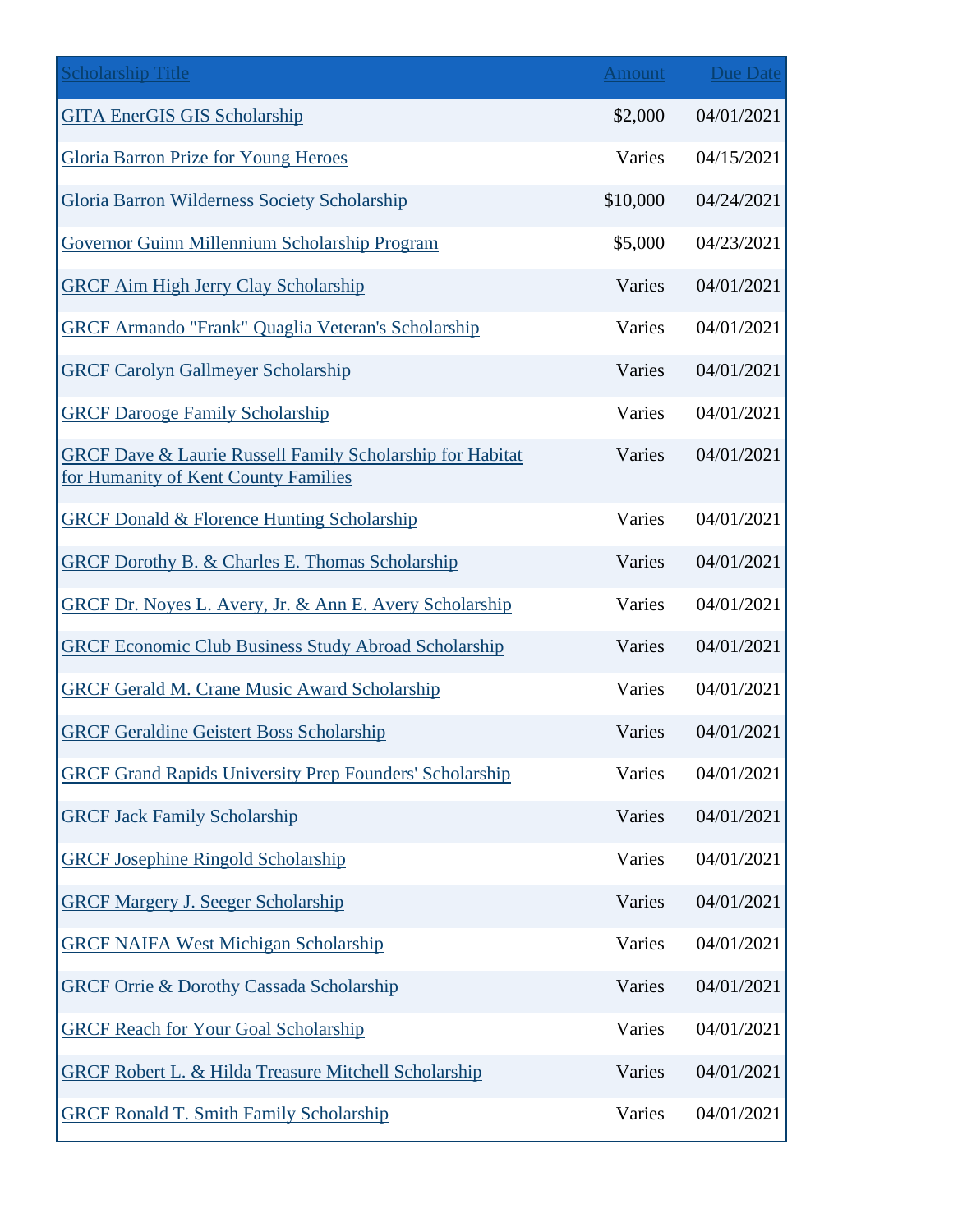| <b>Scholarship Title</b>                                                               | Amount  | Due Date   |
|----------------------------------------------------------------------------------------|---------|------------|
| <b>GRCF Rosemary Cook Education Scholarship</b>                                        | Varies  | 04/01/2021 |
| GRCF Sherman L. & Mabel C. Lepard Scholarship                                          | Varies  | 04/01/2021 |
| <b>GRCF Stephen Lankester Scholarship</b>                                              | Varies  | 04/01/2021 |
| <b>GRCF Thomas D. Coffield Scholarship</b>                                             | Varies  | 04/01/2021 |
| <b>GRCF Warner Norcross &amp; Judd Paralegal and Legal Secretarial</b><br>Scholarship  | Varies  | 04/01/2021 |
| Greater Kansas City Community Foundation 1,000 Dreams<br>Scholarship                   | \$1,000 | 04/01/2021 |
| Greentown Athletic Club J. Carl Brosch Scholarship                                     | \$2,500 | 04/01/2021 |
| HACU & Southwest Airlines ¡Lánzate!/Take Off! Travel Award<br>Program                  | Varies  | 04/30/2021 |
| Hagan Business Machines of Meadville, Inc. Scholarship                                 | \$1,000 | 04/20/2021 |
| Harriet Babin Miller Scholarship                                                       | Varies  | 04/01/2021 |
| Hartford Gay & Lesbian Health Collective Scholarship                                   | \$500   | 04/30/2021 |
| Hawaii Education Association (HEA) High School Student<br>Scholarship                  | \$2,000 | 04/01/2021 |
| Hawaii Education Association (HEA) Undergraduate College<br><b>Student Scholarship</b> | \$1,000 | 04/01/2021 |
| <b>Hearing Impaired Scholarship</b>                                                    | \$3,000 | 04/01/2021 |
| <b>Heinlein Society Scholarship</b>                                                    | \$3,000 | 04/01/2021 |
| Hellenic University Club of Philadelphia - Undergraduate<br>Scholarship                | \$5,000 | 04/01/2021 |
| Herman and Katherine Peters Foundation Scholarship                                     | \$5,000 | 04/01/2021 |
| Hispanic Scholarship Consortium Scholarship Program                                    | Varies  | 04/30/2021 |
| <b>Historically Black College or University Scholarship (HBCU)</b>                     | \$3,000 | 04/30/2021 |
| <b>Hope For The Warriors Scholarships</b>                                              | \$2,500 | 04/02/2021 |
| Hopson-Laurent Scholarship                                                             | \$1,000 | 04/01/2021 |
| Horticulture & Tree Fruit Agriculture Scholarship                                      | \$1,000 | 04/15/2021 |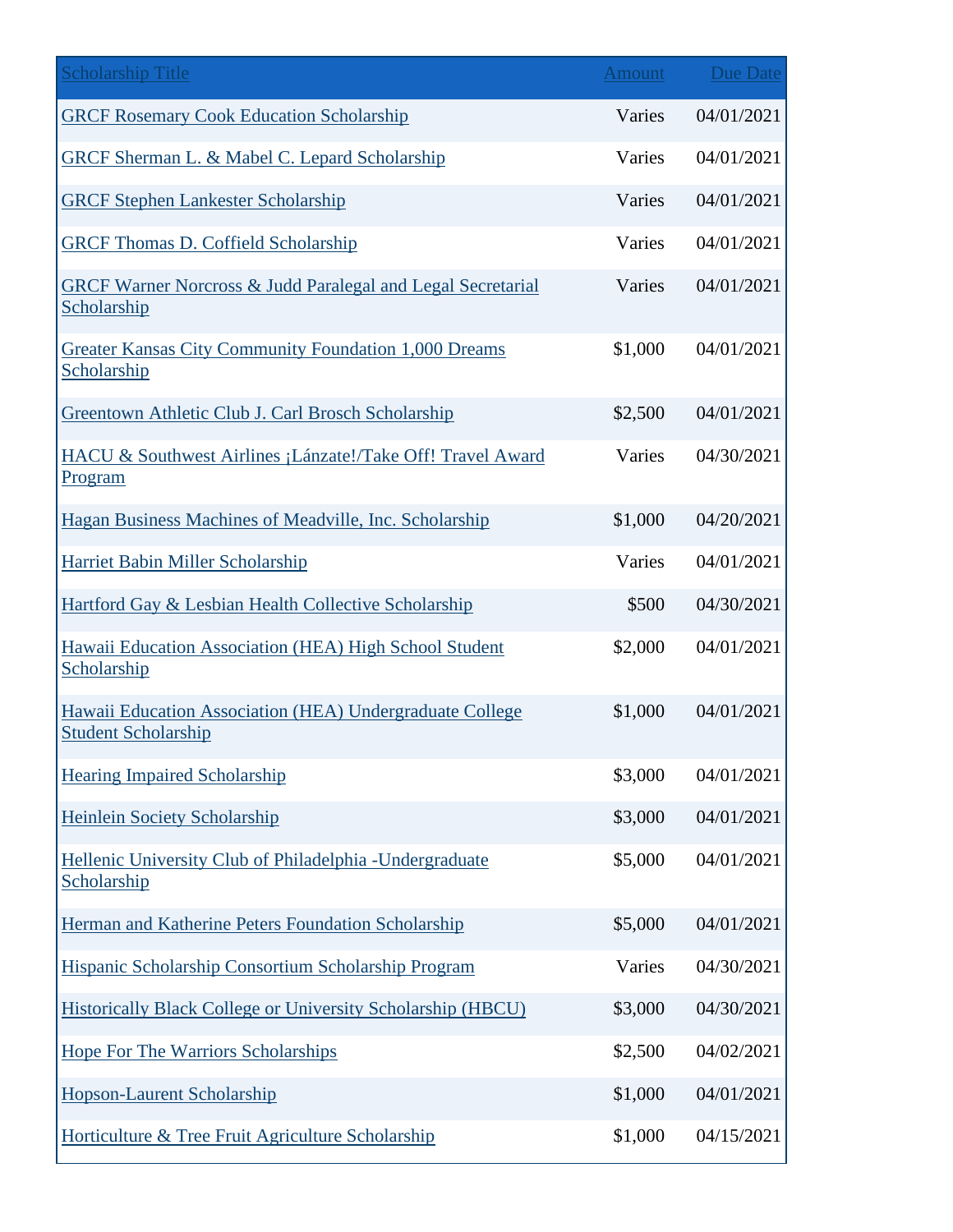| <b>Scholarship Title</b>                                              | <b>Amount</b> | <b>Due Date</b> |
|-----------------------------------------------------------------------|---------------|-----------------|
| <b>Hospitality Education Scholarship</b>                              | \$8,000       | 04/28/2021      |
| <b>IAFC Fire Explorer Scholarship</b>                                 | \$500         | 04/26/2021      |
| <b>IFDA Education Foundation Student Scholarships</b>                 | \$3,000       | 04/15/2021      |
| <b>IHS PhD Scholarship and Humane Studies Fellowship</b>              | \$15,000      | 04/30/2021      |
| <b>Illinois CPA Society Accounting Textbook Scholarship</b>           | \$500         | 04/01/2021      |
| <b>Illinois CPA Society Accounting Tuition Scholarship</b>            | \$4,000       | 04/01/2021      |
| Illinois Restaurant Association Educational Foundation<br>Scholarship | Varies        | 04/14/2021      |
| <b>Incight Scholarship</b>                                            | \$2,500       | 04/01/2021      |
| <b>Infinite Hope Scholarship Award</b>                                | \$1,000       | 04/30/2021      |
| <b>Infinitus Dream Scholarship</b>                                    | \$3,000       | 04/30/2021      |
| <b>International Scholarship for Women</b>                            | \$45,000      | 04/20/2021      |
| <b>Irene Adler Prize</b>                                              | \$1,000       | 04/30/2021      |
| <b>ISL Midwest Senior Scholarship</b>                                 | \$1,000       | 04/30/2021      |
| <b>ISPA Foundation Mary Tabacchi Scholarship</b>                      | \$5,000       | 04/08/2021      |
| <b>IWSH Essay Scholarship Contest</b>                                 | \$1,000       | 04/30/2021      |
| J. Steven Walraven Memorial Scholarship                               | \$500         | 04/10/2021      |
| <b>Jack &amp; Julie Narcolepsy Scholarship</b>                        | \$1,000       | 04/01/2021      |
| Jack G. Shaheen Mass Communications Scholarship Award                 | \$2,500       | 04/01/2021      |
| <b>Janet Logan Daily Foundation Scholarship</b>                       | \$10,000      | 04/01/2021      |
| Jason Kulpa Special Needs Scholarship                                 | \$1,000       | 04/17/2021      |
| <b>JCCIA John Fischetti Scholarship</b>                               | \$2,000       | 04/30/2021      |
| Jeffrey D. Sollender College Scholarship                              | \$10,000      | 04/03/2021      |
| <b>Jewish Community Foundation Scholarships</b>                       | \$3,000       | 04/15/2021      |
| Jewish Federation of St. Joseph Valley Scholarships                   | Varies        | 04/01/2021      |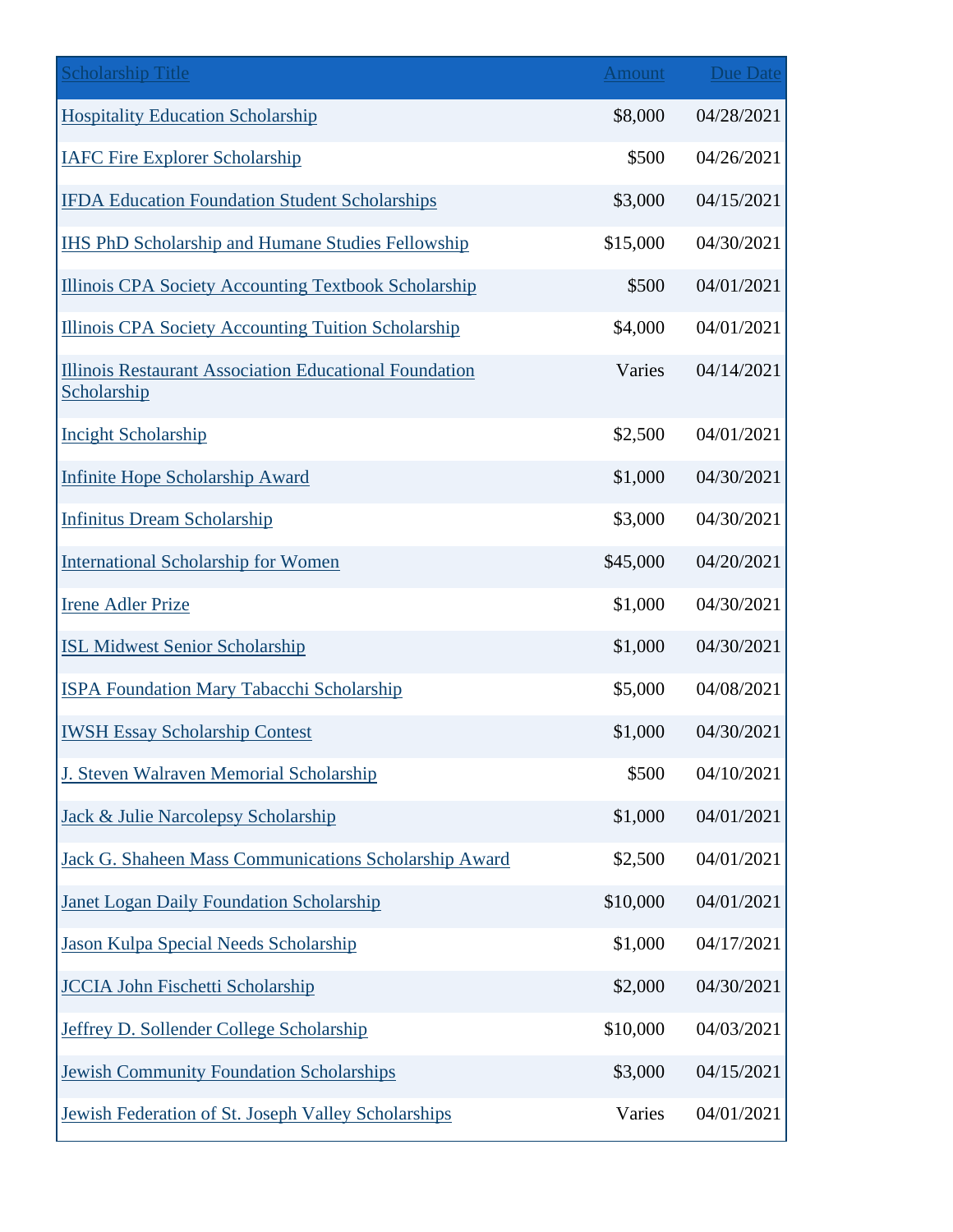| <b>Scholarship Title</b>                                 | <b>Amount</b> | Due Date   |
|----------------------------------------------------------|---------------|------------|
| <b>Jill Doherty Memorial Scholarship</b>                 | Varies        | 04/30/2021 |
| Joe Cribari Scholarship Fund                             | \$1,500       | 04/01/2021 |
| <b>Joel Polsky Prize</b>                                 | \$5,000       | 04/15/2021 |
| <b>John Cowan Memorial Scholarship</b>                   | \$1,000       | 04/15/2021 |
| Jon Yi Education Scholarship                             | \$1,000       | 04/01/2021 |
| José Martí Scholarship Challenge Grant Fund              | \$2,000       | 04/01/2021 |
| Joseph H. and Mildred C. McManus Scholarship             | \$1,500       | 04/01/2021 |
| Joshua David Gardner Memorial Scholarship                | \$2,000       | 04/30/2021 |
| Joshua L. Anderson Memorial Foundation Scholarship       | \$3,500       | 04/09/2021 |
| Judith A. Sanders Memorial Scholarship                   | \$1,000       | 04/15/2021 |
| <b>Julie Keil Memorial Scholarship</b>                   | \$3,000       | 04/17/2021 |
| <b>June Gill Nursing Scholarship</b>                     | \$1,000       | 04/15/2021 |
| Kappa Scholarship Endowment Fund                         | Varies        | 04/30/2021 |
| <b>KCHA Health Career Scholarship</b>                    | Varies        | 04/25/2021 |
| Kendall-Grundy Community Action Scholarship              | Varies        | 04/22/2021 |
| <b>Kenneth &amp; Margaret Deane Scholarship</b>          | \$1,000       | 04/20/2021 |
| Kinnett Scholarships for College/Further Education       | \$1,000       | 04/03/2021 |
| KnowBe4 Scholarship for Black Americans in Cybersecurity | \$10,000      | 04/19/2021 |
| Kris Paper Legacy Scholarship For Women In Technology    | \$1,500       | 04/15/2021 |
| LaFontaine Aquatic Entomology Scholarship                | Varies        | 04/01/2021 |
| <b>Lapiz Family Scholarship</b>                          | \$2,000       | 04/30/2021 |
| <b>LEAD Scholarship</b>                                  | \$5,000       | 04/30/2021 |
| <b>LEAGUE Foundation Academic Scholarships</b>           | Varies        | 04/30/2021 |
| <b>Lebanon Valley College Merit Scholarships</b>         | \$27,000      | 04/01/2021 |
| Lee E. Schauer Scholarship                               | \$48,000      | 04/03/2021 |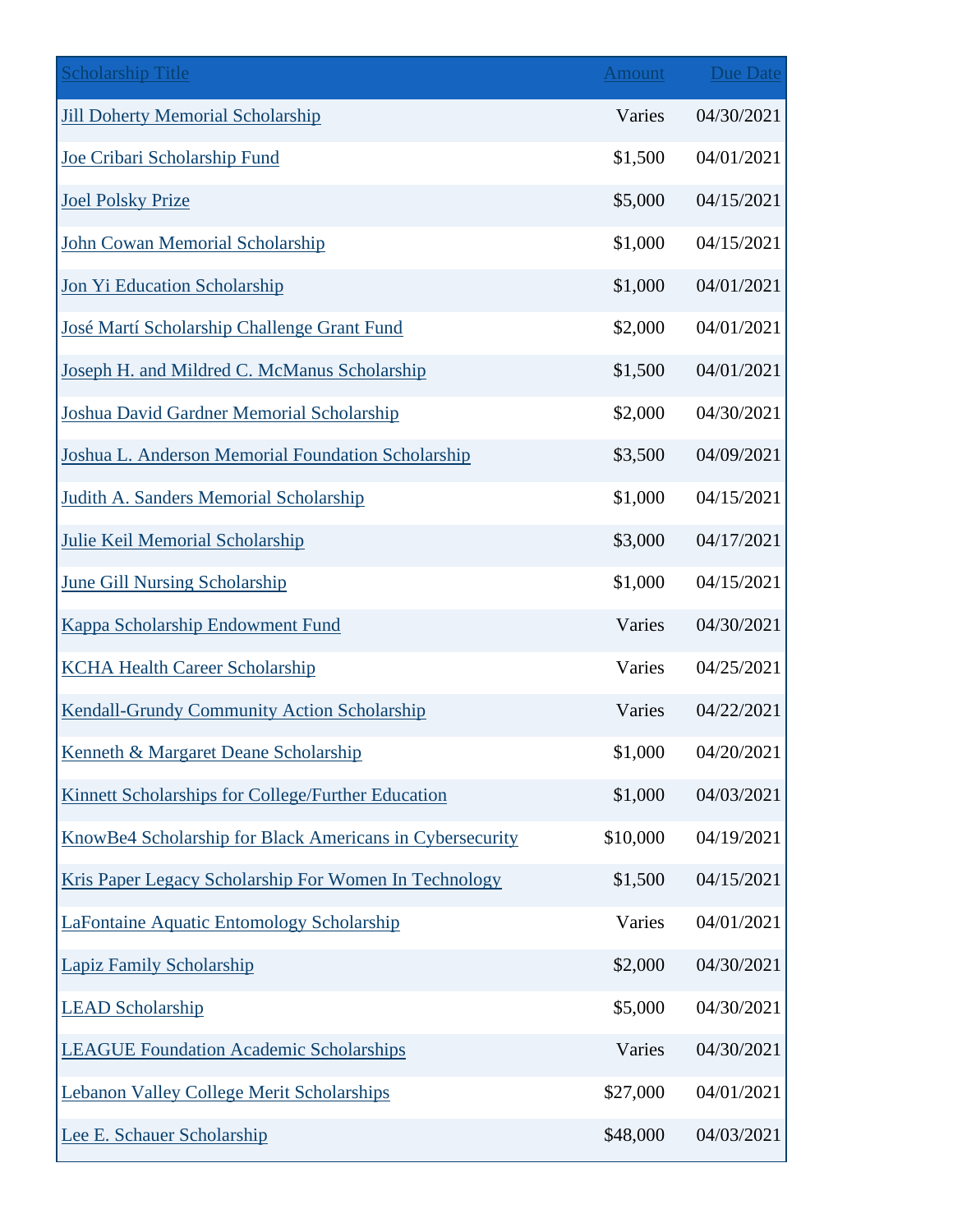| <b>Scholarship Title</b>                                 | <b>Amount</b> | <b>Due Date</b> |
|----------------------------------------------------------|---------------|-----------------|
| Leo and Trinidad Sanchez Scholarship                     | \$4,500       | 04/04/2021      |
| Leo Bourassa Scholarship                                 | \$3,000       | 04/01/2021      |
| Les Dames d'Escoffier Colorado Chapter Scholarship       | \$1,000       | 04/03/2021      |
| Lily and Catello Sorrentino Memorial Scholarship         | \$1,500       | 04/29/2021      |
| <b>Linda Craig Memorial Scholarship</b>                  | \$2,500       | 04/15/2021      |
| LiveYourDream \$2,000 Scholarship                        | \$2,000       | 04/20/2021      |
| <b>Local Impact Scholarship</b>                          | \$2,000       | 04/01/2021      |
| Long Island Music Hall of Fame Student Scholarships      | Varies        | 04/20/2021      |
| <b>LouEllen Dabbs Scholarship</b>                        | Varies        | 04/22/2021      |
| <b>LSP Association Scholarship Fund</b>                  | \$5,000       | 04/24/2021      |
| <b>Lucas Marcelli Wresting Scholarship</b>               | Varies        | 04/16/2021      |
| Lucile E. Wright Scholarship                             | \$1,500       | 04/03/2021      |
| Lucile Murray Durkin Scholarship                         | \$2,200       | 04/29/2021      |
| Mae & Mary Scholarship Fund                              | Varies        | 04/30/2021      |
| <b>Maeck Family Foundation Scholarship</b>               | \$2,500       | 04/06/2021      |
| <b>Marco Island Foundation for the Arts Scholarships</b> | \$1,500       | 04/30/2021      |
| Margaret Ann Frans Brady Scholarship for Arts            | Varies        | 04/15/2021      |
| Marian Othmer Schultz Scholarship                        | \$1,500       | 04/10/2021      |
| <b>Marocchi Memorial Scholarship</b>                     | \$2,500       | 04/18/2021      |
| <b>Marquette Savings Bank Scholarship</b>                | \$1,000       | 04/20/2021      |
| <b>Mary Doctor Performing Arts Scholarship</b>           | \$10,000      | 04/05/2021      |
| <b>Mary Murphy Scholarship</b>                           | \$1,000       | 04/10/2021      |
| Matt Fong Asian Americans in Public Finance Scholarship  | \$5,000       | 04/09/2021      |
| <b>MBA Student Broadcaster Scholarship</b>               | \$2,500       | 04/16/2021      |
| Michele L. McDonald Memorial Scholarship                 | \$1,000       | 04/30/2021      |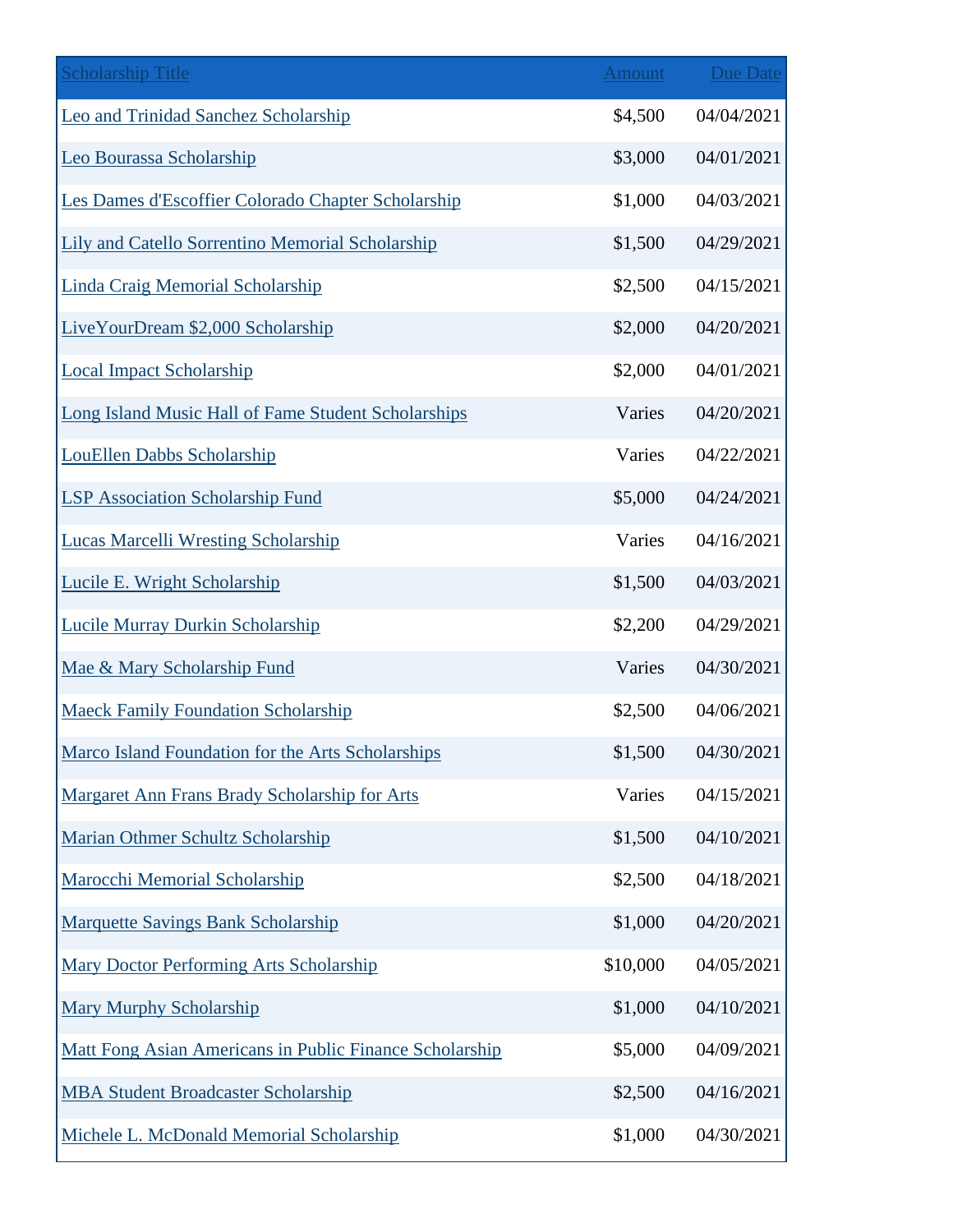| <b>Scholarship Title</b>                                                                              | <b>Amount</b> | Due Date   |
|-------------------------------------------------------------------------------------------------------|---------------|------------|
| Michigan Pagan Scholarship Fund                                                                       | \$500         | 04/01/2021 |
| Millie Brothers CODA International Scholarship                                                        | \$3,000       | 04/04/2021 |
| <b>Miss Utility Scholarship Program</b>                                                               | \$1,008       | 04/02/2021 |
| <b>Montana Space Grant Consortium Scholarships</b>                                                    | \$1,500       | 04/01/2021 |
| Monterey Bay Officer Spouses Club Scholarship Award                                                   | Varies        | 04/05/2021 |
| Montford Point Marine Association Washington, DC 6 Chapter<br>Scholarship                             | \$2,500       | 04/30/2021 |
| <b>Moss Adams Scholarship</b>                                                                         | \$1,000       | 04/30/2021 |
| <b>Murray Wise Associates Foundation Scholarship</b>                                                  | \$4,000       | 04/05/2021 |
| NARS Ivan A. Olsen Scholarship                                                                        | Varies        | 04/10/2021 |
| <b>NATAS Southeast Foundation Scholarship</b>                                                         | \$5,000       | 04/08/2021 |
| <b>National Candy Technologists Scholarship</b>                                                       | Varies        | 04/02/2021 |
| National Wood Flooring Association Education & Research<br><b>Foundation Wood Studies Scholarship</b> | \$1,000       | 04/01/2021 |
| <b>Naugatuck Valley Medical Scholarship Fund</b>                                                      | Varies        | 04/01/2021 |
| <b>Naval Officers' Spouses' Club Scholarships</b>                                                     | Varies        | 04/01/2021 |
| <b>NCFRW Caring for America Scholarship</b>                                                           | Varies        | 04/15/2021 |
| NDS DMI Education & Communications Scholarship                                                        | \$1,500       | 04/15/2021 |
| <b>NDS</b> Iager Scholarship                                                                          | \$1,000       | 04/15/2021 |
| <b>NDS Kildee Graduate Scholarships</b>                                                               | \$3,000       | 04/15/2021 |
| <b>NDS Maurice E. Core Scholarship</b>                                                                | \$1,000       | 04/15/2021 |
| <b>NDS McCullough Scholarship</b>                                                                     | \$1,000       | 04/15/2021 |
| <b>NDS Merton Sowerby Junior Merit Scholarship</b>                                                    | \$1,500       | 04/15/2021 |
| <b>NDS Mike Lancaster Sophomore Merit Scholarship</b>                                                 | \$1,500       | 04/15/2021 |
| <b>NDS Student Recognition Award for Seniors</b>                                                      | \$2,000       | 04/15/2021 |
| NDS/Klussendorf/McKown Scholarship                                                                    | Varies        | 04/15/2021 |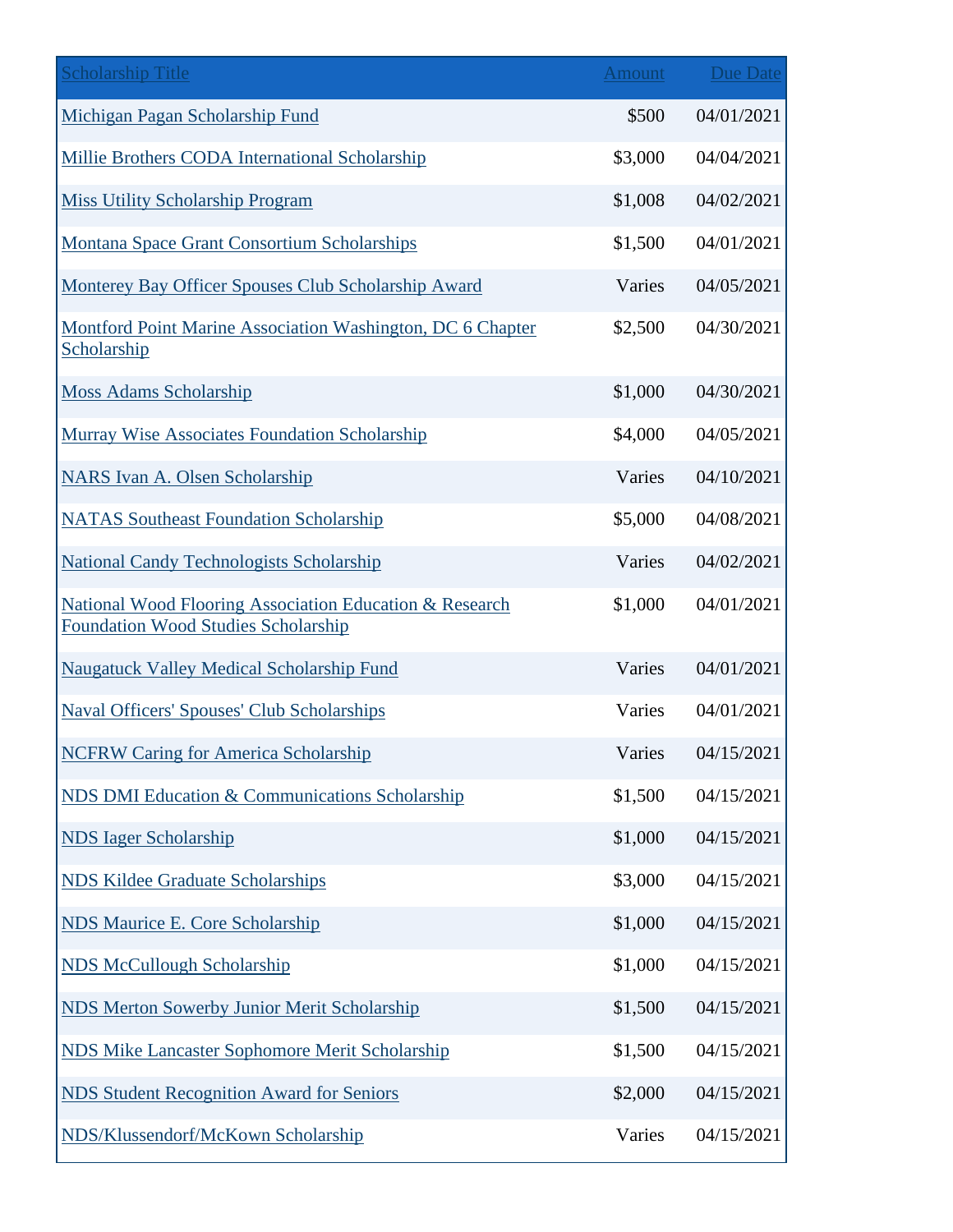| <b>Scholarship Title</b>                                                   | <b>Amount</b> | <b>Due Date</b> |
|----------------------------------------------------------------------------|---------------|-----------------|
| <b>NEEBC Scholarship Program</b>                                           | \$3,000       | 04/01/2021      |
| Neil and Leah Silver Advanced Degree Scholarship                           | \$2,000       | 04/01/2021      |
| New Jersey Hall of Fame Arête Scholarship                                  | \$5,000       | 04/01/2021      |
| <b>New York Financial Writers' Association Scholarship</b>                 | Varies        | 04/15/2021      |
| <b>Newark (Delaware) Rotary Scholarship</b>                                | Varies        | 04/26/2021      |
| <b>NEWH Northwest Chapter scholarship</b>                                  | \$10,000      | 04/21/2021      |
| <b>NGA Foundation Scholarships</b>                                         | Varies        | 04/20/2021      |
| <b>NJCTS Youth Scholarship Program</b>                                     | \$1,000       | 04/03/2021      |
| Norman O. Brown Scholarship                                                | Varies        | 04/30/2021      |
| <b>Northern Tier Hardwood Association Community Forests</b><br>Scholarship | \$1,500       | 04/30/2021      |
| <b>Northwest Osteopathic Medical Foundation Scholarship</b><br>Program     | Varies        | 04/15/2021      |
| <b>NPFDA Scholarship Foundation, Inc.</b>                                  | \$4,000       | 04/30/2021      |
| <b>NPG Essay Scholarship Contest</b>                                       | \$2,500       | 04/18/2021      |
| <b>NSA Scholarship Foundation Awards</b>                                   | \$2,200       | 04/01/2021      |
| <b>NSHSS STEAM Scholarships</b>                                            | \$1,000       | 04/15/2021      |
| <b>NURSE Corps Scholarship Program</b>                                     | Varies        | 04/30/2021      |
| OAN Mt. Hood Chapter Award I & II                                          | \$1,000       | 04/15/2021      |
| <b>OAPA Scholarship Foundation</b>                                         | Varies        | 04/01/2021      |
| <b>OCA Spectrum Scholarship</b>                                            | \$20,000      | 04/18/2021      |
| <b>Odd Fellows Memorial Scholarship</b>                                    | \$5,000       | 04/06/2021      |
| Ohio EPA Scholarship                                                       | \$5,000       | 04/15/2021      |
| <b>Operation Second Chance</b>                                             | \$5,000       | 04/01/2021      |
| Operation Thank an Officer Scholarship - High School                       | \$1,000       | 04/05/2021      |
| Oregon Association of Nurseries Scholarship Program                        | \$1,500       | 04/15/2021      |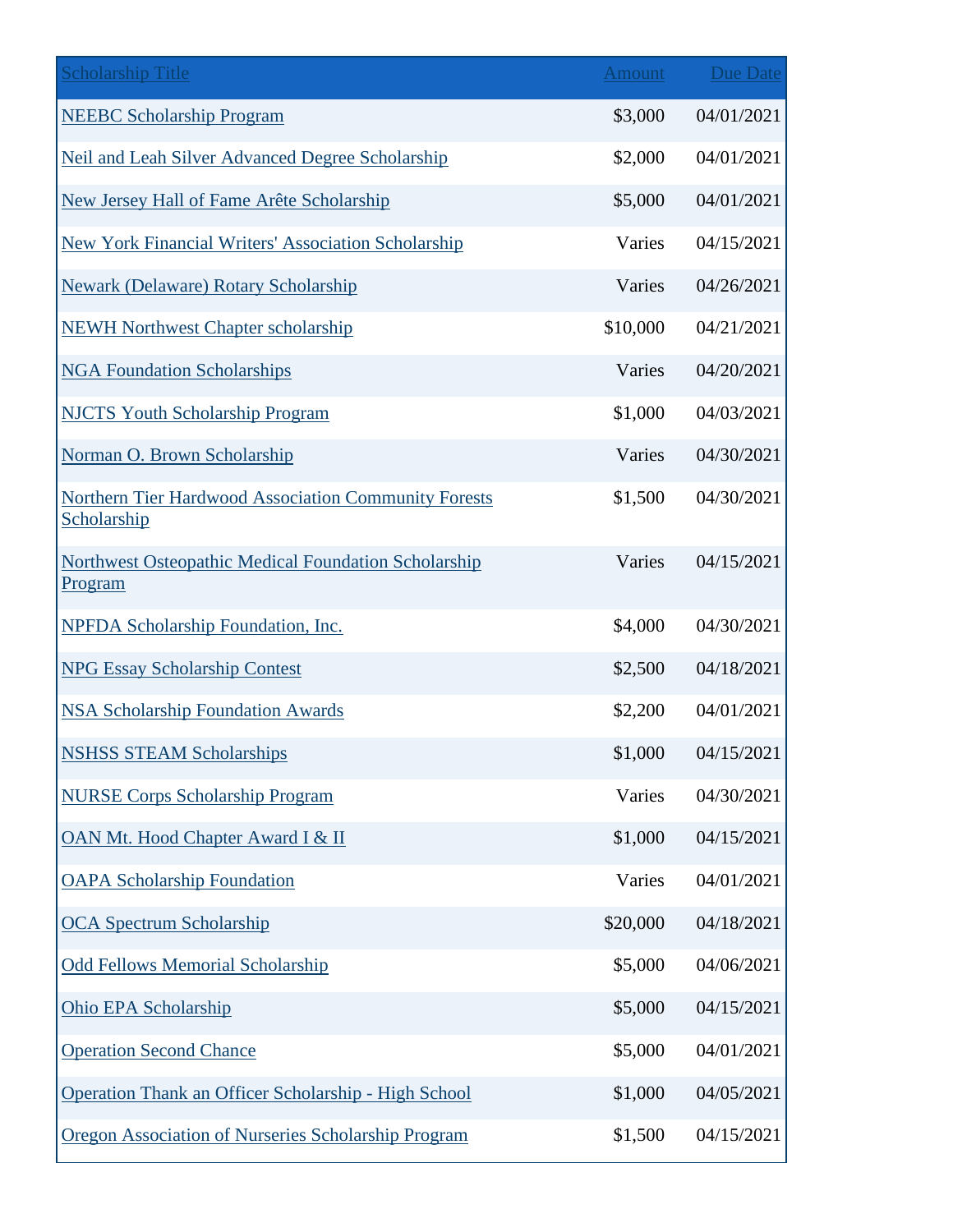| <b>Scholarship Title</b>                                                           | <b>Amount</b> | Due Date   |
|------------------------------------------------------------------------------------|---------------|------------|
| <b>Outdoors Writers of Kansas--Harper Memorial Scholarship</b>                     | \$1,000       | 04/15/2021 |
| PA Land Surveyors' Foundation Scholarship                                          | \$2,000       | 04/01/2021 |
| Palo Alto Rotary Club Vocational Scholarships                                      | \$2,000       | 04/03/2021 |
| Patrick and Eileen Smyth Endowed Scholarship                                       | \$7,500       | 04/30/2021 |
| Paul S. Honda Scholarships                                                         | \$1,000       | 04/18/2021 |
| <b>PCMA Legacy Society Student Scholarship</b>                                     | \$3,500       | 04/30/2021 |
| Peace Officer's Memorial Foundation Scholarship                                    | \$500         | 04/24/2021 |
| Pennsylvania Federation of Democratic Women's Memorial<br><b>Scholarship Award</b> | Varies        | 04/01/2021 |
| Peters Foundation, Corp. Scholarship                                               | \$20,000      | 04/01/2021 |
| <b>PFLAG South Orange County Student Scholarship</b>                               | \$2,500       | 04/15/2021 |
| <b>Pine Cone Foundation Scholarship</b>                                            | \$3,500       | 04/01/2021 |
| Pittsburg Penguins/Bob Johnson Memorial Scholarship                                | \$5,000       | 04/20/2021 |
| <b>Pittsburgh Metropolitan Area Hispanic Chamber of Commerce</b><br>Scholarships   | \$5,000       | 04/30/2021 |
| <b>Pittsburgh Penguins Foundation Scholarship</b>                                  | \$2,500       | 04/22/2021 |
| Plan New Hampshire Scholarship & Fellowship                                        | Varies        | 04/17/2021 |
| <b>PLS Foundation Scholarships</b>                                                 | Varies        | 04/01/2021 |
| <b>Powering Education Scholarship</b>                                              | \$2,000       | 04/01/2021 |
| <b>Powering Futures Scholarship</b>                                                | \$5,000       | 04/17/2021 |
| Prince Kuhio Hawaiian Civic Club Scholarships                                      | \$1,000       | 04/01/2021 |
| Project Yellow Light Scholarship/Radio Design                                      | Varies        | 04/01/2021 |
| Project Yellow Light/Hunter Garner Video Scholarship                               | Varies        | 04/01/2021 |
| QuestBridge College Prep Scholars Program                                          | Varies        | 04/21/2021 |
| Ralph G. Norman Scholarship                                                        | \$2,500       | 04/30/2021 |
| <b>RCF Helen Keatting Ott Scholarship Fund</b>                                     | Varies        | 04/01/2021 |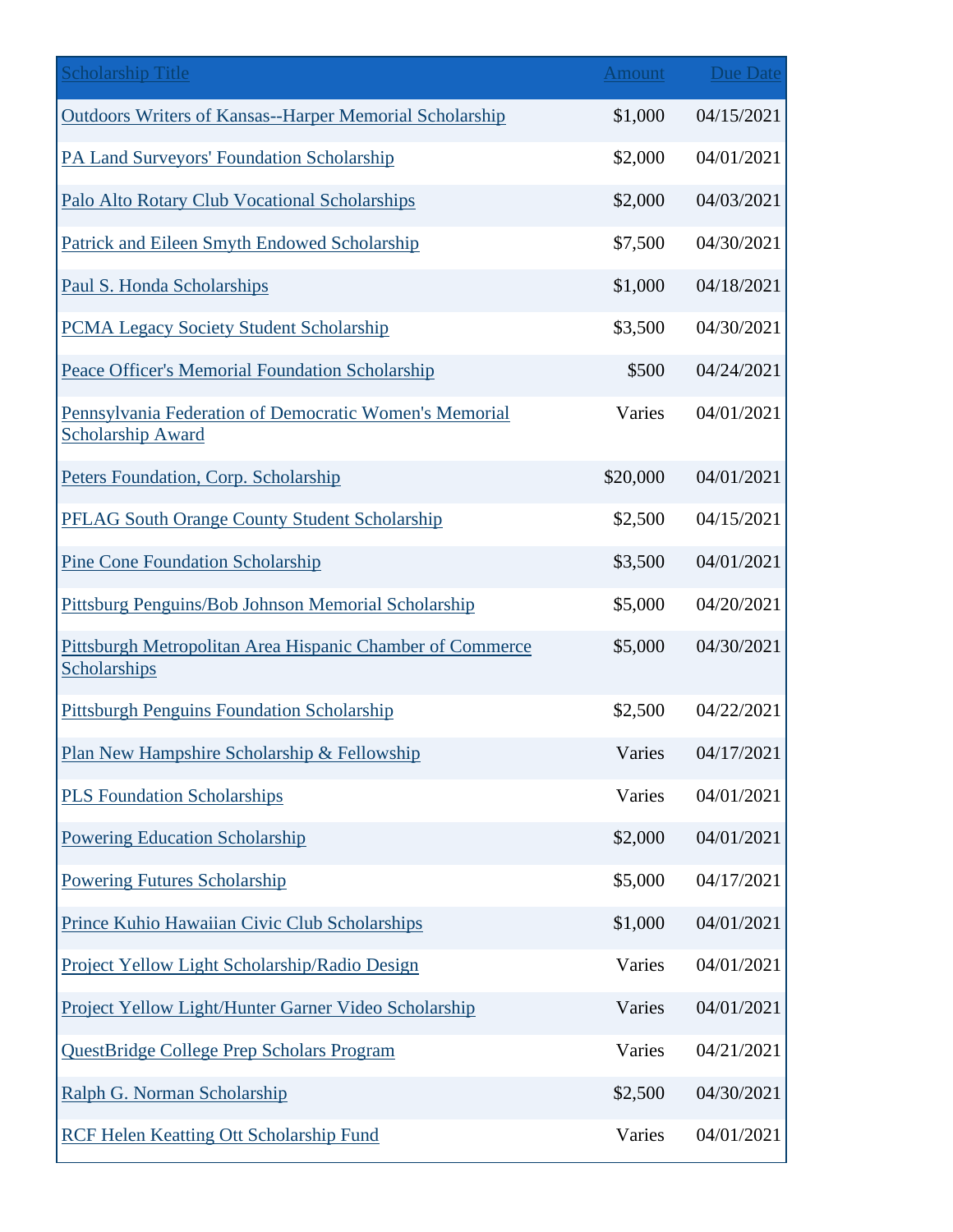| <b>Scholarship Title</b>                                                               | Amount   | <b>Due Date</b> |
|----------------------------------------------------------------------------------------|----------|-----------------|
| Rear Admiral John D. Hayes Pre-Doctoral Fellowship                                     | \$10,000 | 04/15/2021      |
| Regina C. Williams Memorial Scholarship                                                | Varies   | 04/30/2021      |
| <b>Retired Enlisted Association Scholarship Program</b>                                | \$1,500  | 04/30/2021      |
| Rhonda J. B. O'Leary Scholarship                                                       | \$2,000  | 04/30/2021      |
| Richard A. Ash Scholarship                                                             | \$5,000  | 04/30/2021      |
| Richard H. Pierce Memorial Scholarship                                                 | \$5,000  | 04/01/2021      |
| <b>Richland County Foundation Gregory VanScyoc Memorial</b><br><b>Scholarship Fund</b> | Varies   | 04/01/2021      |
| <b>Richland County Foundation Mansfield Noon Lions Club</b><br><b>Scholarship Fund</b> | Varies   | 04/01/2021      |
| <b>Richland County Foundation Undergraduate Scholarship Grant</b><br>Program           | Varies   | 04/01/2021      |
| Right Fit Foundation \$5,000 Local Scholarship                                         | \$5,000  | 04/30/2021      |
| Road to Safety Scholarship                                                             | \$1,000  | 04/15/2021      |
| Robert J. Meyer Organic Farming Scholarship                                            | Varies   | 04/30/2021      |
| Robert W. Mong, Jr. Journalism Scholarship                                             | \$3,000  | 04/20/2021      |
| Robert W. Thunen Memorial Scholarship                                                  | \$5,000  | 04/01/2021      |
| Rocky Mountain Elk Foundation Wildlife Leadership Awards                               | \$5,000  | 04/19/2021      |
| Roger J. Clouatre Scholarship                                                          | \$500    | 04/30/2021      |
| <b>RTF Cyber Security Scholarship</b>                                                  | \$1,000  | 04/15/2021      |
| <b>Ruth Lilly Poetry Fellowships</b>                                                   | \$25,800 | 04/30/2021      |
| <b>RWA Internship Housing Stipend</b>                                                  | \$4,000  | 04/03/2021      |
| <b>SAJA Scholarship Program</b>                                                        | \$2,000  | 04/20/2021      |
| <b>Salix Gastrointestinal Health Scholars Award</b>                                    | \$10,000 | 04/02/2021      |
| <b>Samsung@First Scholars</b>                                                          | \$15,000 | 04/03/2021      |
| <b>Samuel Robinson Award</b>                                                           | \$7,500  | 04/01/2021      |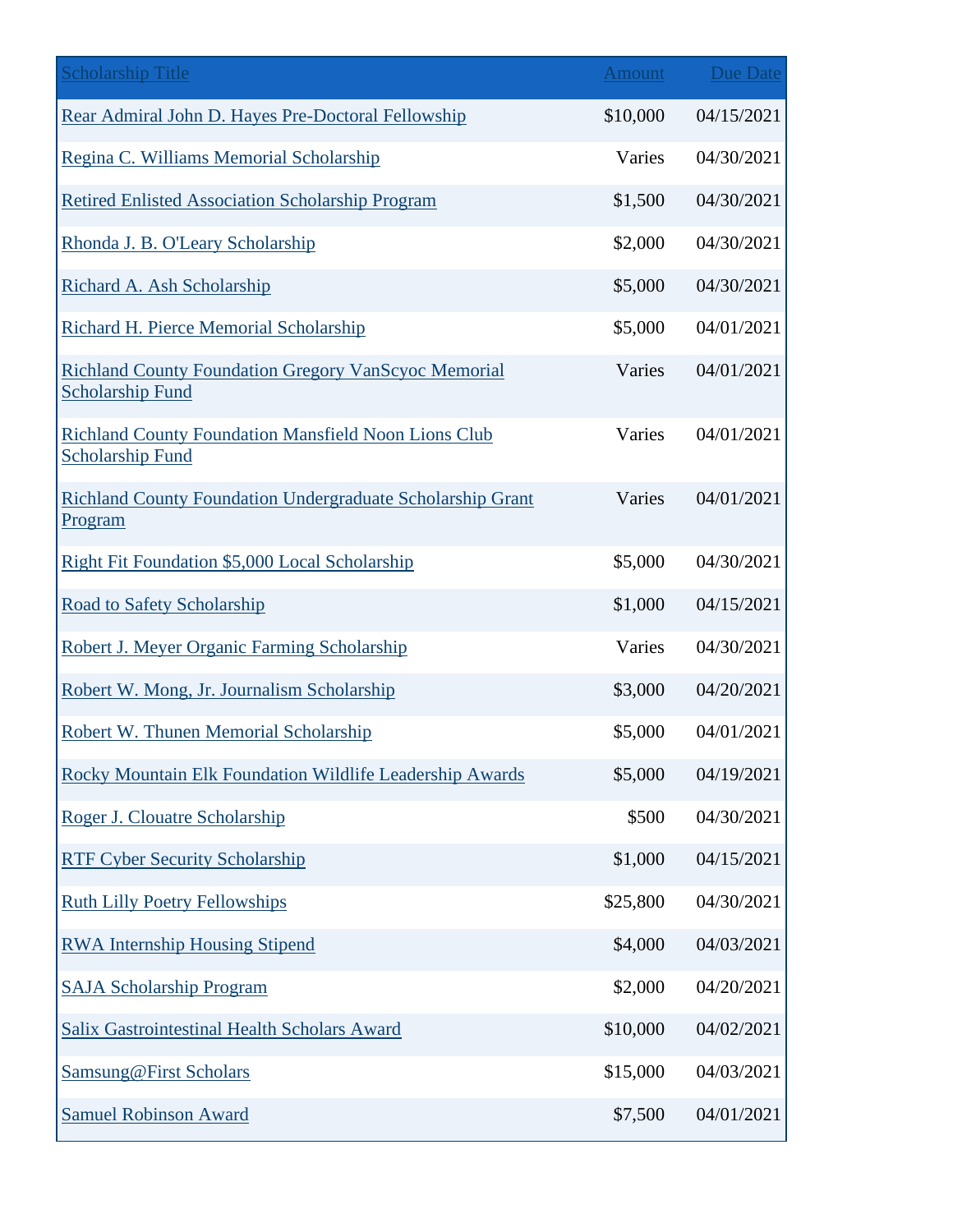| <b>Scholarship Title</b>                                                                   | <b>Amount</b> | Due Date   |
|--------------------------------------------------------------------------------------------|---------------|------------|
| San Patricio Electric Cooperative, Inc. Scholarship                                        | Varies        | 04/01/2021 |
| <b>Scholarship Assistance Fund Scholarship Program</b>                                     | \$2,500       | 04/15/2021 |
| Scott A. Gunder, MD, DCMS Presidential Scholarship                                         | \$1,500       | 04/15/2021 |
| <b>Seabee Memorial Scholarship Association Scholarships</b>                                | \$3,500       | 04/15/2021 |
| Seattle Co-Arts/Nelda Hanson Memorial Award                                                | \$2,000       | 04/30/2021 |
| <b>Sharon Melton Myers Memorial Scholarship</b>                                            | \$500         | 04/15/2021 |
| <b>Shawn Carter Scholarship Foundation</b>                                                 | \$2,500       | 04/30/2021 |
| <b>Shirley Martin Scholarship for Young Songwriters</b>                                    | \$500         | 04/15/2021 |
| <b>Silicon Valley Community Foundation Latinos In Technology</b><br>Scholarship            | \$30,000      | 04/03/2021 |
| <b>Smokin Skulls for Scholars</b>                                                          | Varies        | 04/15/2021 |
| <b>Society of Plastics Engineers Foundation Scholarship</b>                                | Varies        | 04/01/2021 |
| <b>SOULE Foundation Scholarship</b>                                                        | \$2,500       | 04/08/2021 |
| <b>South Carolina Farm Bureau Foundation Scholarships</b>                                  | \$3,000       | 04/30/2021 |
| <b>Stand Up 8 Foundation Standout Leader Award</b>                                         | Varies        | 04/15/2021 |
| <b>Starlite Group Scholarship</b>                                                          | \$1,000       | 04/20/2021 |
| <b>Steigleder Family Scholarship</b>                                                       | Varies        | 04/15/2021 |
| <b>Steps For Change Scholarship</b>                                                        | \$2,000       | 04/26/2021 |
| Steve A. Garban Grant-in-aid                                                               | Varies        | 04/17/2021 |
| <b>Student Excellent Equals Degree (SEED) Scholarship</b>                                  | Varies        | 04/01/2021 |
| <b>Susan W. Freestone Education Award</b>                                                  | \$1,000       | 04/15/2021 |
| <b>SWE - Detroit Section Josie Rewald Memorial Community</b><br><b>College Scholarship</b> | Varies        | 04/01/2021 |
| <b>Synod of the Trinity Presbyterian Scholarship Fund</b>                                  | \$1,200       | 04/30/2021 |
| Taiwanese American Scholarship 2020-2021                                                   | \$5,000       | 04/17/2021 |
| <b>Taiwanese American Scholarship Fund</b>                                                 | \$5,000       | 04/02/2021 |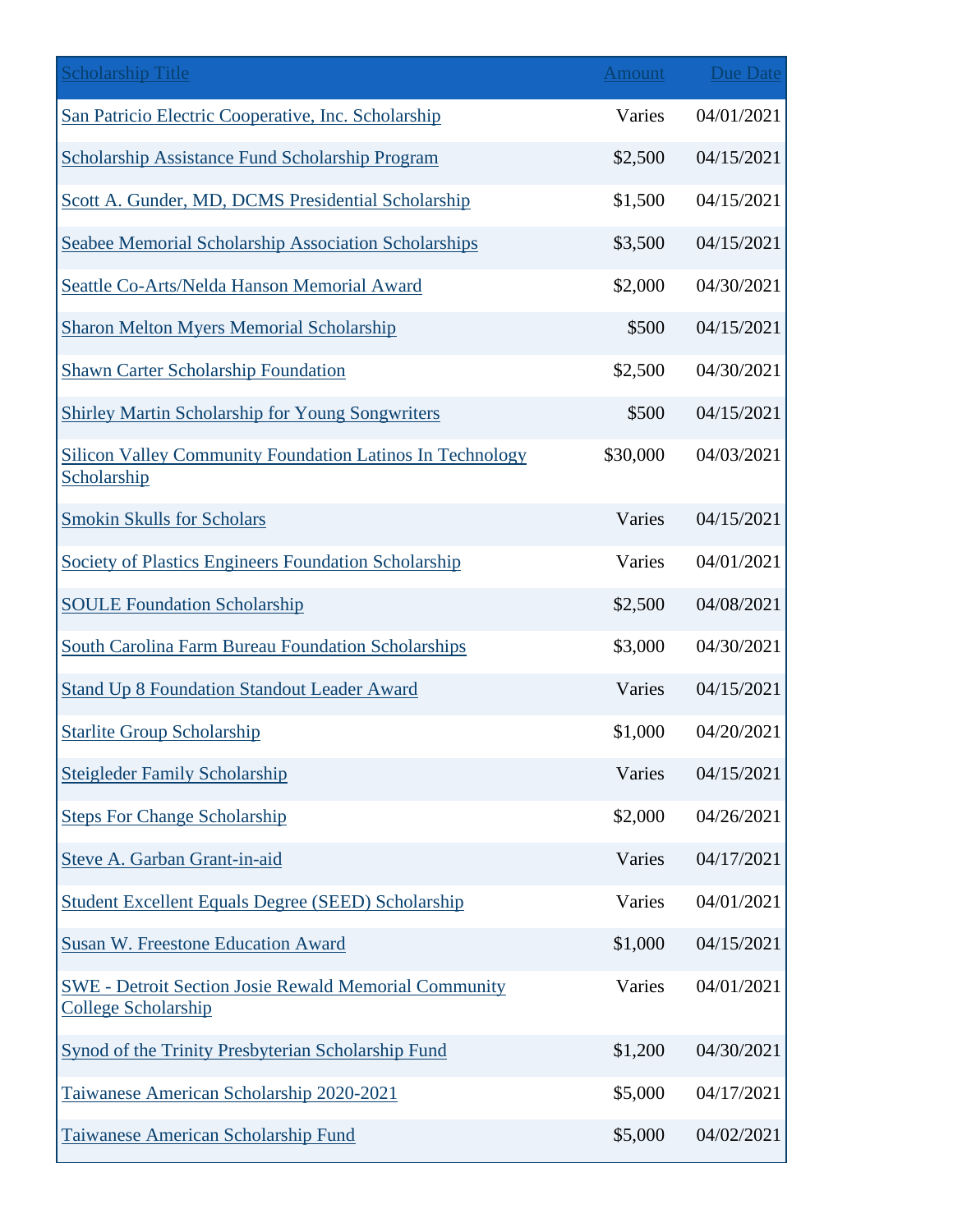| <b>Scholarship Title</b>                                                             | <b>Amount</b> | <b>Due Date</b> |
|--------------------------------------------------------------------------------------|---------------|-----------------|
| <b>Teacher.org Inspire Our Future Scholarship</b>                                    | \$500         | 04/01/2021      |
| Team See Possibilities (TSP) Scholarship Program                                     | \$5,000       | 04/30/2021      |
| Telegraph Herald Scholastic Journalist Award                                         | \$1,000       | 04/01/2021      |
| <b>Tennessee Teaching Scholars Program</b>                                           | Varies        | 04/15/2021      |
| <b>Texas Resident with Autism</b>                                                    | \$500         | 04/16/2021      |
| The AIA Northeast Illinois Chapter Student Scholarship                               | \$3,000       | 04/19/2021      |
| The AIEF Graduate Scholarship Program                                                | \$2,000       | 04/04/2021      |
| The AIEF Undergraduate Scholarship Program                                           | \$2,000       | 04/04/2021      |
| The Anne Ford Scholarship                                                            | \$10,000      | 04/05/2021      |
| The Barbara J. Penny Community Service Scholarship                                   | \$1,500       | 04/01/2021      |
| The Benjamin D. and Miriam Pessin Education Assistance Fund                          | \$2,500       | 04/10/2021      |
| The Brown Medical and Educational (MAE) Foundation<br><b>Healthcare Scholarship</b>  | \$1,000       | 04/30/2021      |
| The Brown Medical and Educational (MAE) Foundation<br><b>Teaching Scholarship</b>    | \$1,000       | 04/30/2021      |
| The Charles & Lucille King Family Foundation Scholarship                             | \$3,500       | 04/01/2021      |
| The Chief Petty Officer Scholarship Fund                                             | \$2,000       | 04/01/2021      |
| The DeNise Scholarship Fund                                                          | Varies        | 04/15/2021      |
| The Desk and Derrick Educational Trust Scholarships                                  | Varies        | 04/01/2021      |
| The Ebell/Flint Scholarship Program                                                  | \$5,000       | 04/30/2021      |
| The Ecolab Scholarship                                                               | \$2,000       | 04/15/2021      |
| The Edmund F. Maxwell Foundation                                                     | \$20,000      | 04/30/2021      |
| The Elaine Chapin Memorial Scholarship                                               | \$1,000       | 04/30/2021      |
| The Esperanza Education Fund Scholarship                                             | \$20,000      | 04/01/2021      |
| The Gloria Borges WunderGlo Foundation Scholarship in<br><b>Memory of Jim Gainey</b> | Varies        | 04/15/2021      |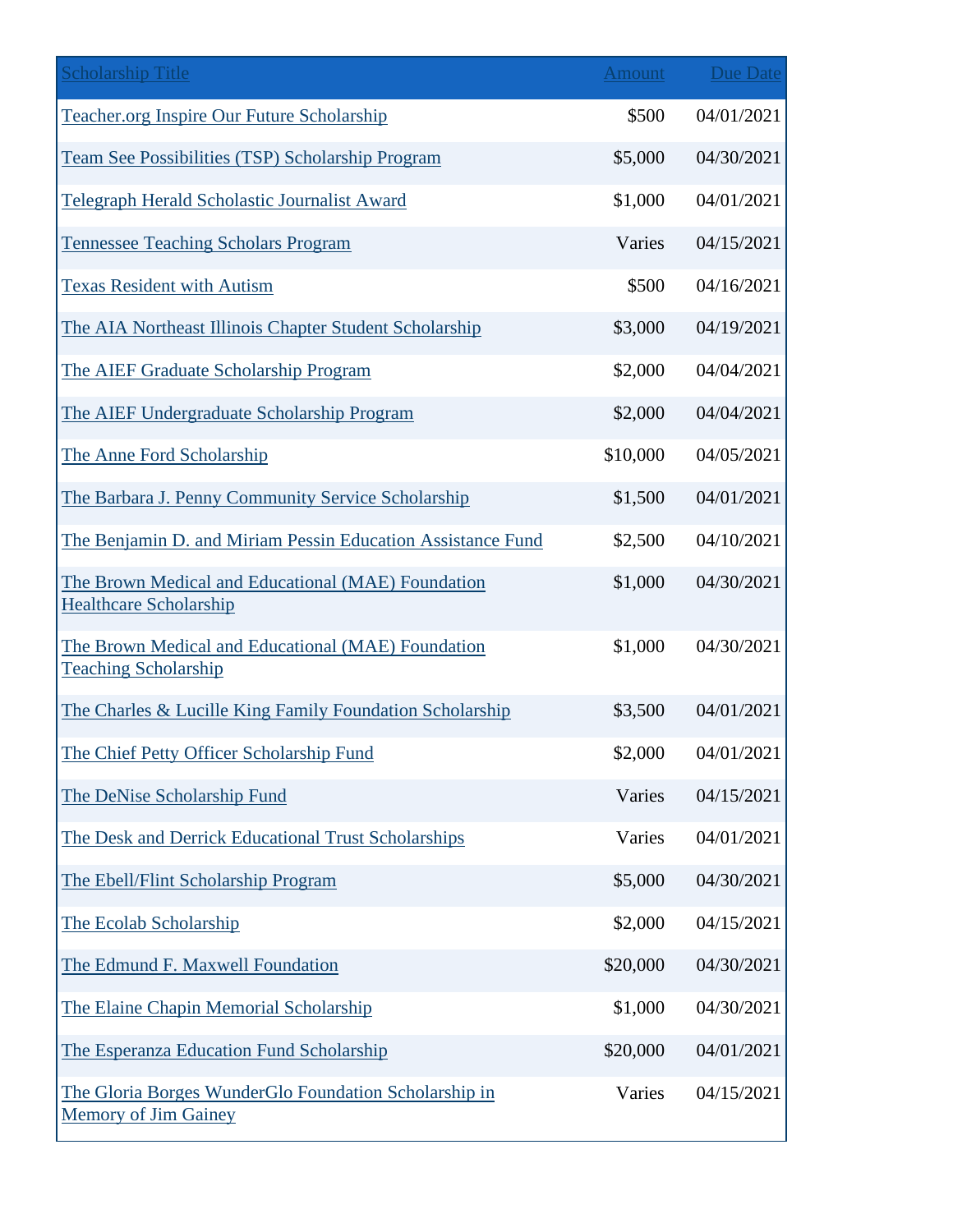| <b>Scholarship Title</b>                                     | <b>Amount</b> | <b>Due Date</b> |
|--------------------------------------------------------------|---------------|-----------------|
| The Gordon Hay Scholarship Fund                              | \$5,000       | 04/03/2021      |
| The Herbert Lehman Education Fund Scholarship                | \$8,000       | 04/24/2021      |
| The Ike Foundation Scholarship                               | \$3,000       | 04/01/2021      |
| The Institute for Humane Studies Summer Fellow Program       | \$5,000       | 04/30/2021      |
| The Jackie Spellman Scholarship                              | \$10,000      | 04/15/2021      |
| The Jewel Continuum Foundation                               | \$500         | 04/25/2021      |
| The Korean Ancestry Grant                                    | \$10,000      | 04/01/2021      |
| The Kress Foundation Interpretive Fellowships at Art Museums | \$30,000      | 04/15/2021      |
| The Lentin Scholarship Fund                                  | \$10,000      | 04/15/2021      |
| The Marie A. Calderilla Scholarship                          | \$20,000      | 04/04/2021      |
| The Maureen D. Keller Undergraduate Scholarship              | \$1,000       | 04/15/2021      |
| The Mervyn Sluizer, Jr. Scholarship                          | \$1,000       | 04/03/2021      |
| The Mitchell Scholarship                                     | \$10,000      | 04/01/2021      |
| The New York State Grange Cornell Fund                       | Varies        | 04/15/2021      |
| The Next Swell Scholarship                                   | \$2,000       | 04/01/2021      |
| The Officer Collin Rose Memorial Foundation Scholarship      | \$1,000       | 04/01/2021      |
| The Olivia Noel Rotondo Memorial Cheerleading Scholarship    | \$2,500       | 04/25/2021      |
| The Olivia Noel Rotondo Memorial Dance Scholarship           | \$2,500       | 04/25/2021      |
| The Peace Officers' Memorial Foundation Scholarship          | \$500         | 04/09/2021      |
| The Pinay Aspire Scholarship                                 | Varies        | 04/23/2021      |
| The Power of Children Awards: Making A Difference            | \$2,000       | 04/13/2021      |
| The Quell Survivor Scholarship                               | \$1,000       | 04/15/2021      |
| The Rose Bowl Game Keith Jackson Postgraduate Scholarship    | \$10,000      | 04/30/2021      |
| The Royal Brougham Foundation Scholarship                    | Varies        | 04/25/2021      |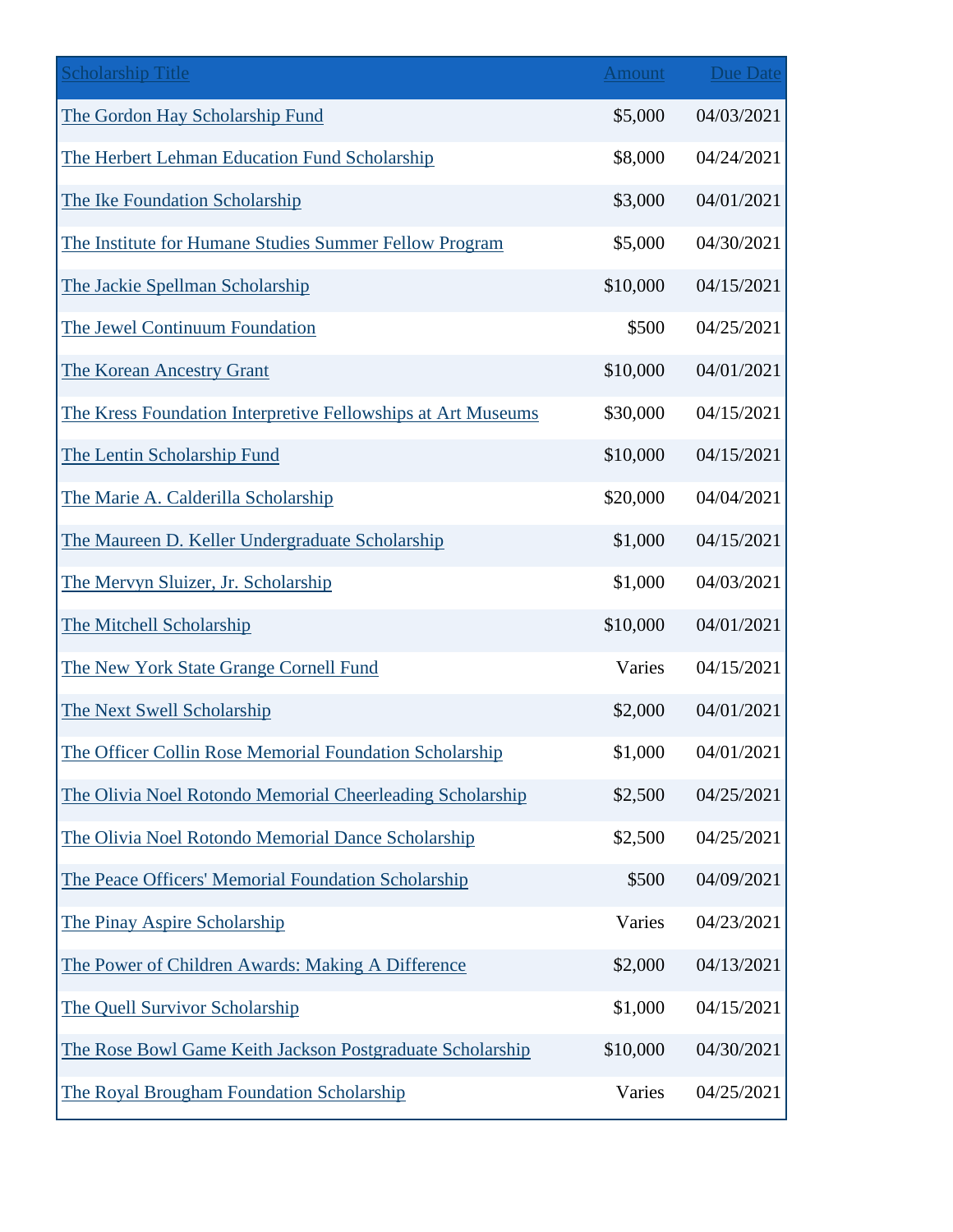| <b>Scholarship Title</b>                                                               | Amount   | Due Date   |
|----------------------------------------------------------------------------------------|----------|------------|
| The Sagebrush Circuit - Lew & Jo Eklund Educational<br>Scholarship                     | \$2,000  | 04/30/2021 |
| The Salvation Army Linden Scholarship                                                  | Varies   | 04/16/2021 |
| The Sara Scholarship                                                                   | \$8,000  | 04/30/2021 |
| The Scott and Kim Verplank Foundation Scholarships                                     | \$10,000 | 04/15/2021 |
| The State Association of the Daughters of Pioneers of<br><b>Washington Scholarship</b> | \$1,500  | 04/01/2021 |
| The Susan Fund Scholarship                                                             | Varies   | 04/01/2021 |
| The Tang Scholarship                                                                   | \$60,000 | 04/20/2021 |
| The Vice Admiral Edwin B. Hooper Research Grants                                       | \$2,500  | 04/15/2021 |
| The Vicki Soto Memorial Scholarship                                                    | Varies   | 04/01/2021 |
| The Virginia W. Smith Scholarship                                                      | \$2,500  | 04/30/2021 |
| Theodore Gordon Flyfishers, Inc. Founders Fund Scholarship                             | \$3,500  | 04/08/2021 |
| Timothy J. Penny State & Federal Public Service Fellowship                             | \$5,000  | 04/01/2021 |
| <b>TLMI Four-Year College Degree Scholarship Program</b>                               | \$5,000  | 04/10/2021 |
| TLMI Two-Year Degree Scholarship Program                                               | \$1,000  | 04/01/2021 |
| <b>Toby Merrill Scholarship</b>                                                        | \$9,700  | 04/01/2021 |
| <b>TOCA Scholarship</b>                                                                | \$2,500  | 04/15/2021 |
| Tom Coughlin Jay Fund Foundation Scholarship                                           | Varies   | 04/03/2021 |
| <b>Tom Tolen Educational Scholarship</b>                                               | Varies   | 04/01/2021 |
| Trampoline & Tumbling Scholarship Program                                              | Varies   | 04/30/2021 |
| <b>Tryumph Foundation Scholarship</b>                                                  | Varies   | 04/30/2021 |
| <b>TSGC Columbia Crew Memorial Undergraduate Scholarships</b>                          | \$1,000  | 04/24/2021 |
| Twins Days Festival Twinsburg High School Scholarship                                  | Varies   | 04/12/2021 |
| <b>Two Ten Higher Education Scholarship</b>                                            | \$16,000 | 04/19/2021 |
| <b>U</b> of I Incoming Student Scholarship                                             | \$5,000  | 04/15/2021 |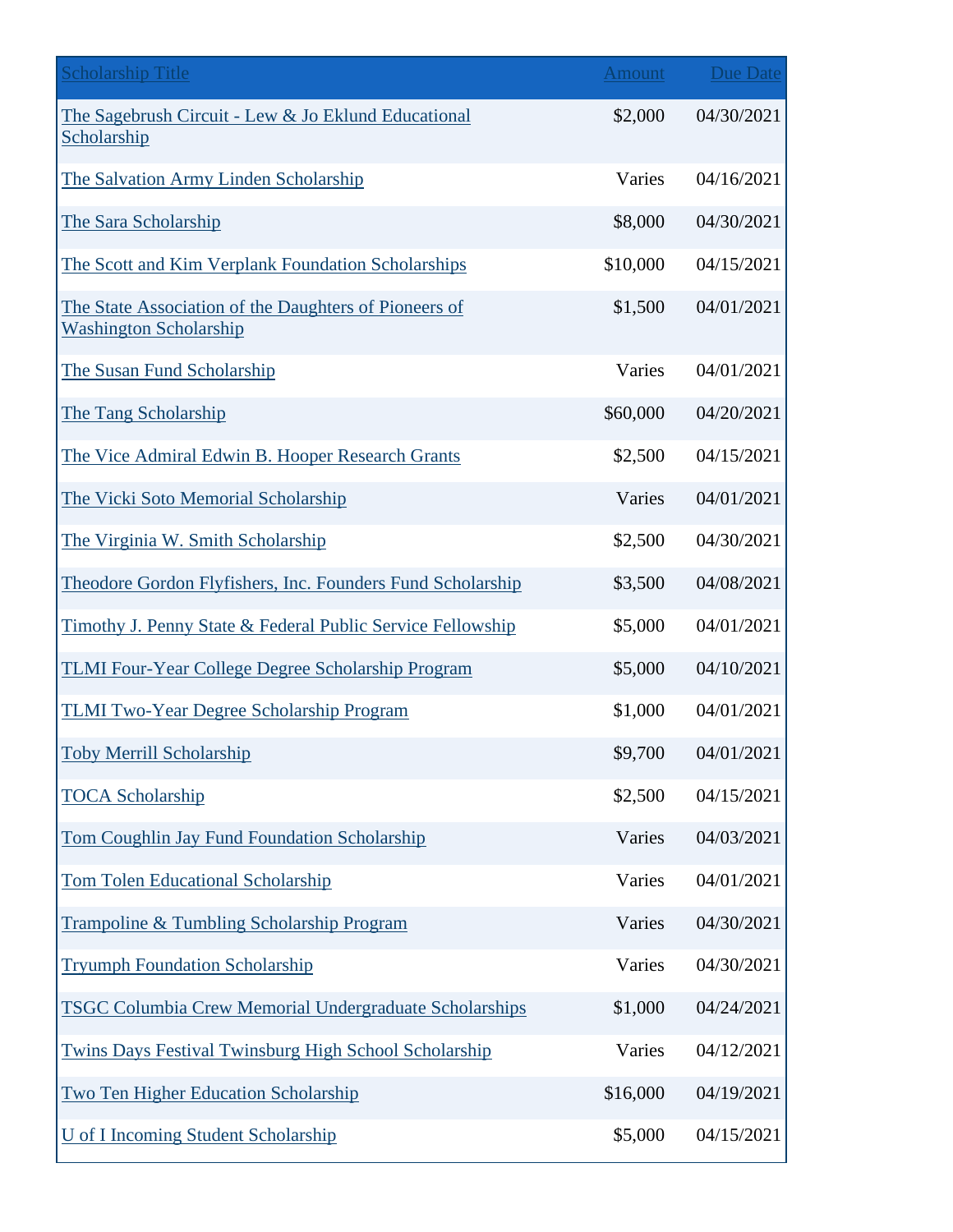| <b>Scholarship Title</b>                                       | Amount   | <b>Due Date</b> |
|----------------------------------------------------------------|----------|-----------------|
| <b>U.S. Stockholm Junior Water Prize</b>                       | \$15,000 | 04/15/2021      |
| <b>ULINE Scholarship</b>                                       | \$5,000  | 04/06/2021      |
| <b>UNCF General Scholarship</b>                                | \$5,000  | 04/24/2021      |
| <b>United Health Foundation Louis Stokes Scholarship</b>       | \$10,000 | 04/30/2021      |
| <b>Upakar Indian-American Scholarship Foundation</b>           | \$2,000  | 04/30/2021      |
| <b>UPS for DownS Scholarships</b>                              | \$2,500  | 04/01/2021      |
| <b>USDA 1890 National Scholars Program</b>                     | Varies   | 04/30/2021      |
| <b>USPAACC Asian American College Scholarship</b>              | \$10,000 | 04/30/2021      |
| <b>USTA NorCal Champions of Character College Scholarships</b> | \$8,000  | 04/17/2021      |
| <b>Utah Music Foundation Scholarships</b>                      | \$500    | 04/30/2021      |
| <b>Valley Press Club Scholarship</b>                           | Varies   | 04/01/2021      |
| <b>VAMOS Scholarship</b>                                       | Varies   | 04/02/2021      |
| Victor & Verna Johnson Scholarship                             | Varies   | 04/01/2021      |
| Villa Park Junior Women's Club Scholarship                     | \$1,500  | 04/15/2021      |
| <b>Vince Dooley Scholarship</b>                                | \$12,000 | 04/19/2021      |
| <b>VIP Women in Technology Scholarship</b>                     | \$2,500  | 04/01/2021      |
| Virginia Smith Scholarship                                     | Varies   | 04/15/2021      |
| Voice of Working Women Education/Equipment Scholarship         | Varies   | 04/30/2021      |
| <b>VPANC's Annual Scholarship</b>                              | Varies   | 04/12/2021      |
| <b>West Virginia Higher Education Grant Program</b>            | \$2,700  | 04/15/2021      |
| Western Colorado Horticultural Society Scholarship             | Varies   | 04/15/2021      |
| <b>Western Digital Scholarship Program</b>                     | \$5,000  | 04/02/2021      |
| Wisconsin Women in Lodging & HSMAI-WI                          | \$1,000  | 04/20/2021      |
| <b>Women In Need Scholarship</b>                               | \$2,000  | 04/30/2021      |
| <b>Women in Transition Scholarship</b>                         | \$16,000 | 04/30/2021      |